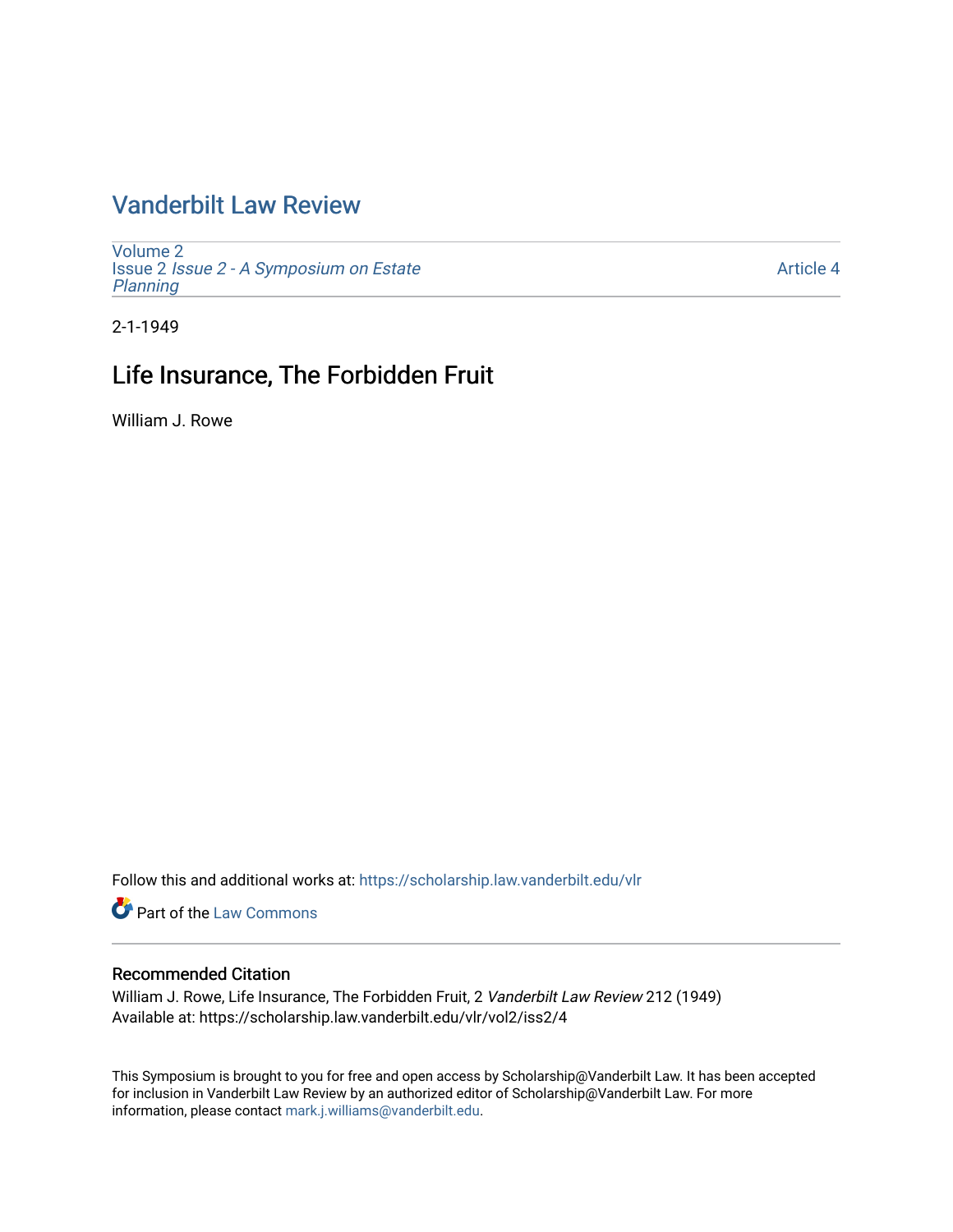## **LIFE INSURANCE, THE FORBIDDEN FRUIT**

## **WILLIAM J. BOWE\***

Until recently life insurance has represented the most impenetrable stronghold of the professional tax avoider and his advisors. As a vehicle for the transmission of wealth to future generations with minimum tax levies, it stood unrivaled. During a policyholder's life the value of his policy for gift tax purposes was and is measured by replacement cost.' Under applicable regulations during the thirties, when insurance was transferred by way of inter vivos gift the tremendous increase in value of the policy that came with death escaped gift tax, income tax, and estate tax.2 But since 1941 the situation has been reversed so that it may be fairly said from the standpoint of tax avoidance that life insurance is now in the doghouse.<sup>3</sup>

It is the object of this paper to trace the history of the impact of federal taxation on life insurance and the efforts of the Treasury "to keep apace with the fertility of invention" of taxpayers.4 It might as appropriately have been entitled "A Study in the Consequence of Tax Avoidance." This is not to say that tax avoidance is in any sense improper. The legal right of a taxpayer to decrease the amount of what would otherwise be his taxes or altogether to

2. The cost of a single premium policy in the face amount of \$100,000 at age 40 is \$57,833. Thus an inter vivos gift of the policy resulted in the remaining \$42,177 passing free of gift, income, and estate taxes.

**3.** This may be shown **by** example. Thus a person who irrevocably transfers policies to a trust, together with securities producing sufficient income to meet the annual charges, incurs gift tax liability on the replacement value of the policies in addition to the value of the securities. Commissioner v. Beck, 129 F. 2d 243 (C. **C. A.** 2d 1942). The income used to pay the premiums will continue to be taxable' to him though permanently beyond his control. **INT. REV. CODE** § 167(a) (3). On his death the proceeds of the contract will be included in his gross taxable estate. This conclusion is contra to the often cited case<br>of Helvering v. Reybine, 83 F. 2d 215 (C. C. A. 2d 1936). But the 1942 amendments to<br>INT. REV. CoDE § 811(g) were clearly intended **SEN.** REP. No. 1631, 77th Cong., 2d Sess. **235** (1942): **"A** decedent similarly pays the premium or other consideration if payment is made **by** a corporation which is his alter ego or **by** a trust whose income is taxable to him, as, for example, a funded insurance trust." See PAUL, SUPPLEMENT TO FEDERAL ESTATE AND GIFT TAXATION 363 (1946).<br>It is immaterial that the transfer was irrevocable, made many years before death and there is no contention that it was made in contemplation of death.

To cite another example, a husband assigns his insurance contract to his wife, and pays gift tax on its then value. Each time he pays a subsequent premium he pays a pays gift tax on its then value. Each time he pays a subsequent premium he pays a<br>further gift tax or reduces the amount he otherwise could give her annually free of tax.<br>Their son is named beneficiary. On death the procee of his estate (with gift tax credit) and his wife will incur, simultaneously, gift tax liability measured by the full amount of the identical proceeds—estate tax, **INT.** REV. Cone § 811(g) (2) ; gift tax, Goodman v. Commissioner, 156 F. **2d. 218** (C. C. **A.** 2d 1946). Nor will the permissive splitting of gift tax liability under **INT.** REV. **CODE** § 1000(f) (1) (A) ameliorate the double burden, since the completion of the gift does not precede the termination of the marital relationship.<br>4. Burnet v. Wells, 289 **U. S. 670, 676, 53** Sup. Ct. 761, 77 L. Ed. 1439 (1933).

212

<sup>\*</sup> Professor of Law, Vanderbilt University.

**<sup>1.</sup>** Guggenheim v. Rasquin, 312 U. **S.** 254, 61 Sup. Ct. 507, **85** L. **Ed.** 813 (1941).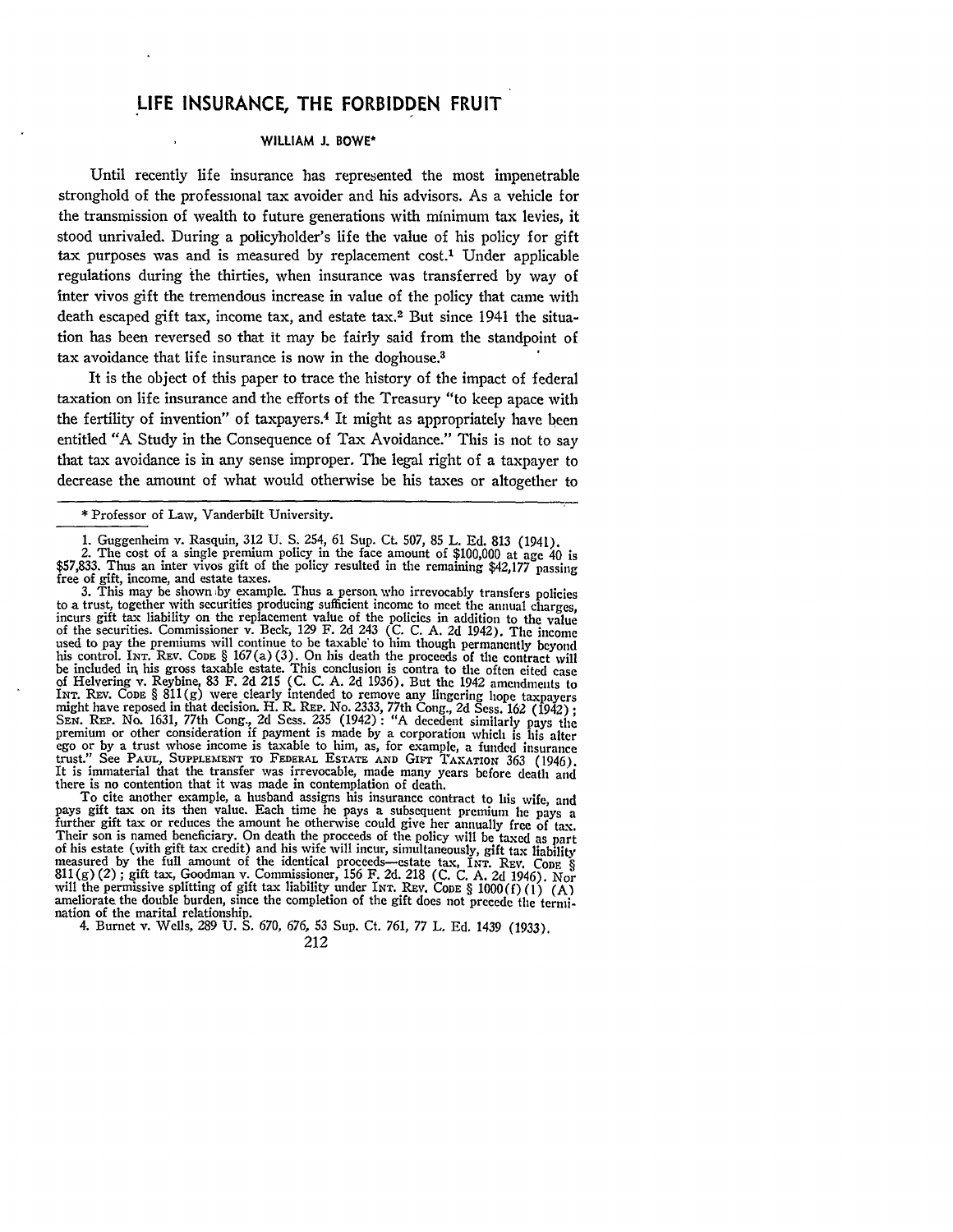avoid them by means which the law permits, is hornbook law. He need not adopt the most expensive tax method of procedure. Rather than sell securities held for exactly six months and incur a tax on the whole profit, he may delay the sale for one additional day and suffer income tax on only half of his profits.5 Rather than pay a debt with a \$20.00 check where a tax is imposed on all checks of \$20.00 or more, he may pay the same debt by drawing two checks each in the amount of \$10.00.<sup>6</sup> The difficulty with drawing a line, as Mr. Justice Holmes has pointed out, is that the taxpayer may come as close to the line as he will so long as he does not cross it.<sup>7</sup>

But those who draw the lines—legislators, courts and administrators are free to re-draw them and when large numbers approach too closely to a given line it is almost certain to **-be** moved. Since the placing of the line initially resulted from the exercise of discretionary power, difficulties rarely arise in enlarging the scope of a statute's coverage. Even constitutional limitations may be stretched where a vital need exists. To prevent evasion Congress may include within the sweep of a statute a status or an act not. normally within its reach. It may adopt measures reasonably calculated to prevent avoidance of a tax. "A legislative declaration that a status of the taxpayer's creation shall in the application of the tax be deemed to be the equivalent of another status falling normally within the scope of the taxing power, if reasonably requisite to prevent evasion, does not take property without due process." **8**

## HISTORICAL EVOLUTION OF CURRENT LAW

## (1) *The Statute*

The only specific references to life insurance in the 1913 and 1916 Revenue Acts were provisions which granted exemption from income taxes. The 1916 Act required as a condition of estate taxability that the property of the decedent be subject to the payment of charges against his estate and .the expenses of administration.<sup>10</sup> Thus only proceeds of insurance payable to the insured's executor or administrator were caught. Payments to beneficiaries

**<sup>5.</sup>** INT. REV. CODE § 117.

<sup>6.</sup> United States v. Isham, 17 Wall. 496, 21 L. **Ed.** 728 (U. S. 1873).

*<sup>7.</sup>* Superior Oil Co. v. Mississippi, 280 U. S. 390, 395, 50 Sup. Ct. 169, 74 L. Ed. 504 (1930).

<sup>8.</sup> Helvering v. City Bank Farmers Trust Co., 296 U. **S.** 85, 90, *56* Sup. Ct. 70,, 80 L. Ed. 62 (1935). Mr. Justice Holmes in his dissent in Schlesinger v. Wisconsin, 270 U. **S.** 230, 241, 46 Sup. Ct. *260,* 70 L. Ed. **557** (1926) (a case involving the constitution-ality of a statute creating a conclusive presumption that all gifts made within six years of the date of death were to be classed as made in contemplation of death), expressed the thought graphically: "Of course many gifts will be hit by the tax that were made with no contemplation of death. But the law allows a penumbra to be embraced that goes beyond the outline of its object in order that the object may be secured." 9. 1913 Act **g** II, subd. 2B, 38 **STAT.** 167; 1916 Act § 4, 39 **STAT.** 758.

<sup>10. 1916</sup> Act § 202(a), 39 **SxAT.** 777.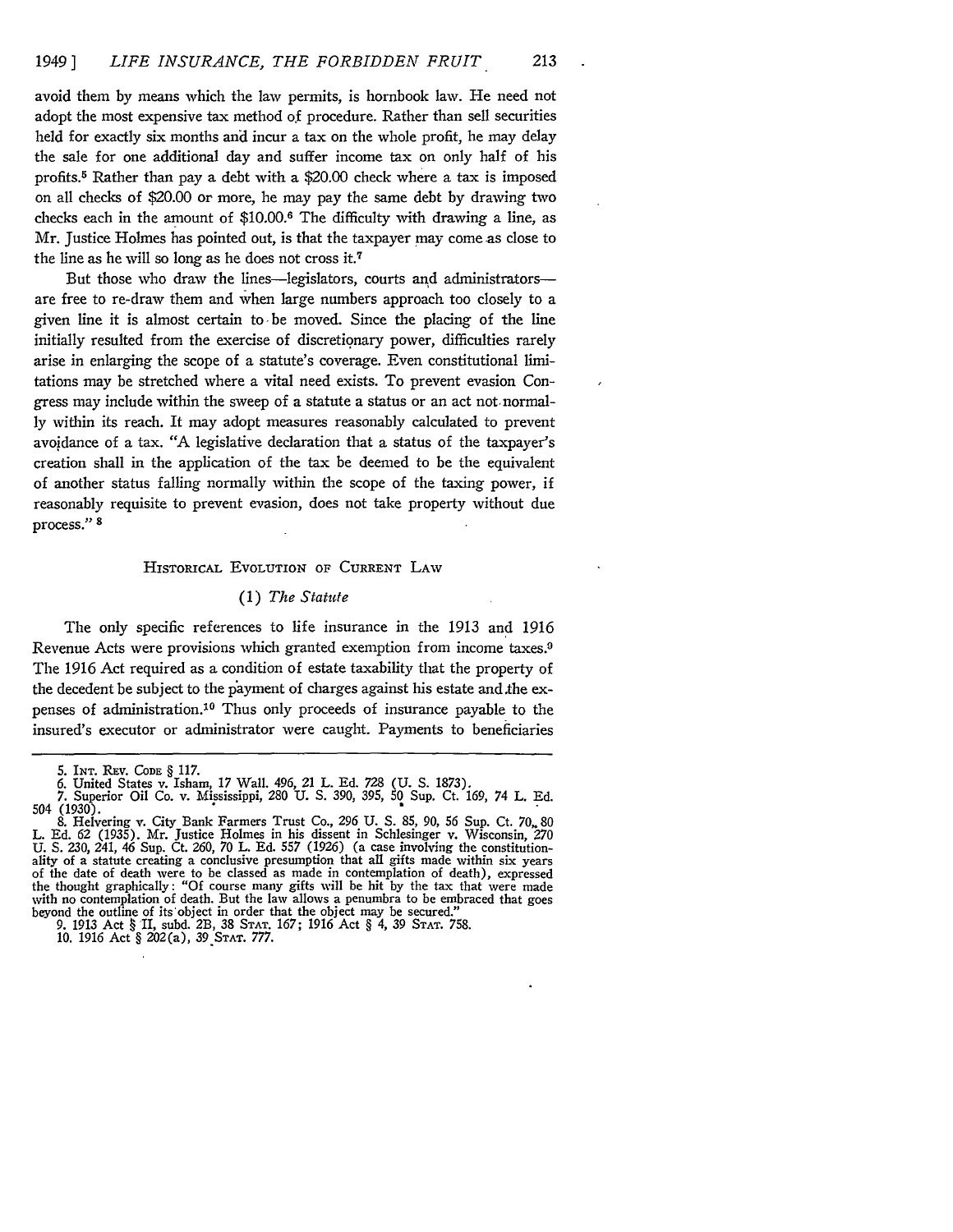were not included as part of the taxable estate. The easy road to avoidance was too **clear** to pass unnoticed.

This led to prompt amendment. In the 1918 Act insurance was includible as part of the gross estate "to the extent of the amount receivable **by** the executor as insurance under policies taken out **by** the decedent upon his own life; and to the extent of the excess over \$40,000 of the amount receivable **by** all other beneficiaries as insurance under policies taken out **by** the decedent upon his own life."<sup>11</sup> This provision continued without change until 1942.

The Ways and Means Committee Report in discussing reasons for the legislative amendment stated with what in the light of later events seems **un**believable naiveté: "It has been brought to the attention of the Committee that wealthy persons have and now anticipate resorting to this method of **de**feating the estate tax. Agents of insurance companies have openly urged persons of wealth to take out additional insurance **.. .**for the reason that insurance would not be included in the gross estate." 12

The limitation, "taken out **by** the decedent," cried at birth for clarification. The need for administrative regulations and judicial construction was immediately apparent. To give these words their literal meaning-*i.e.*, applied for and first premium paid **by** the decedent-would **fly** in the face of the expressed Congressional policy of subjecting insurance proceeds to taxation with other property transmitted at death. **A** moment's reflection **by** the legislators would have satisfied them that the agents who openly urged the **pur**chase of insurance to avoid estate taxes would be ingenious enough now to urge its purchase to accomplish the same objective **by** having some member of the insured's family apply for and pay the initial premium.

The phrase, "taken out," permits of three possible constructions: (1) purchased and owned **by** the decedent or, (2) owned **by** decedent (incidents-ofownership test) or **(3)** purchased **by** him (premium-payment test). The first construction would appear to cover the normal situation. In the absence of tax considerations, only in exceptional circumstances would the premiums **be** paid **by** someone other than the owner. Also the insured would normally purchase and continue to own the contract. The second construction would rely upon ownership of a policy (without regard to the'source of the premium payments) as the test of taxability. The policy with its loan and cash surrender values and power to designate and change beneficiaries, is property of substantial worth even prior to death. These rights are as capable of valuable econoimic use as stocks, bonds and bank deposits. The third construction would

**<sup>111.</sup>** 1918 Act § 402(f), 40 **STAT.** 1098 (1919).

<sup>12.</sup> H. R. **REP.** No. 767, 65th Cong., 2d Sess. 22 (1918). Compare this language with the less restrained Committee Reports in 1942 (H. R. REP. No. **2333,** 77th Cong., 2d Sess. 162; **SEN.** REP. No. 1631, 77th Cong., 2d Sess. **235),** dealing with insurance amendments and referred to later in this article: "This provision is intended to prevent avoidance of the estate tax and should be construed in accordance with this objective."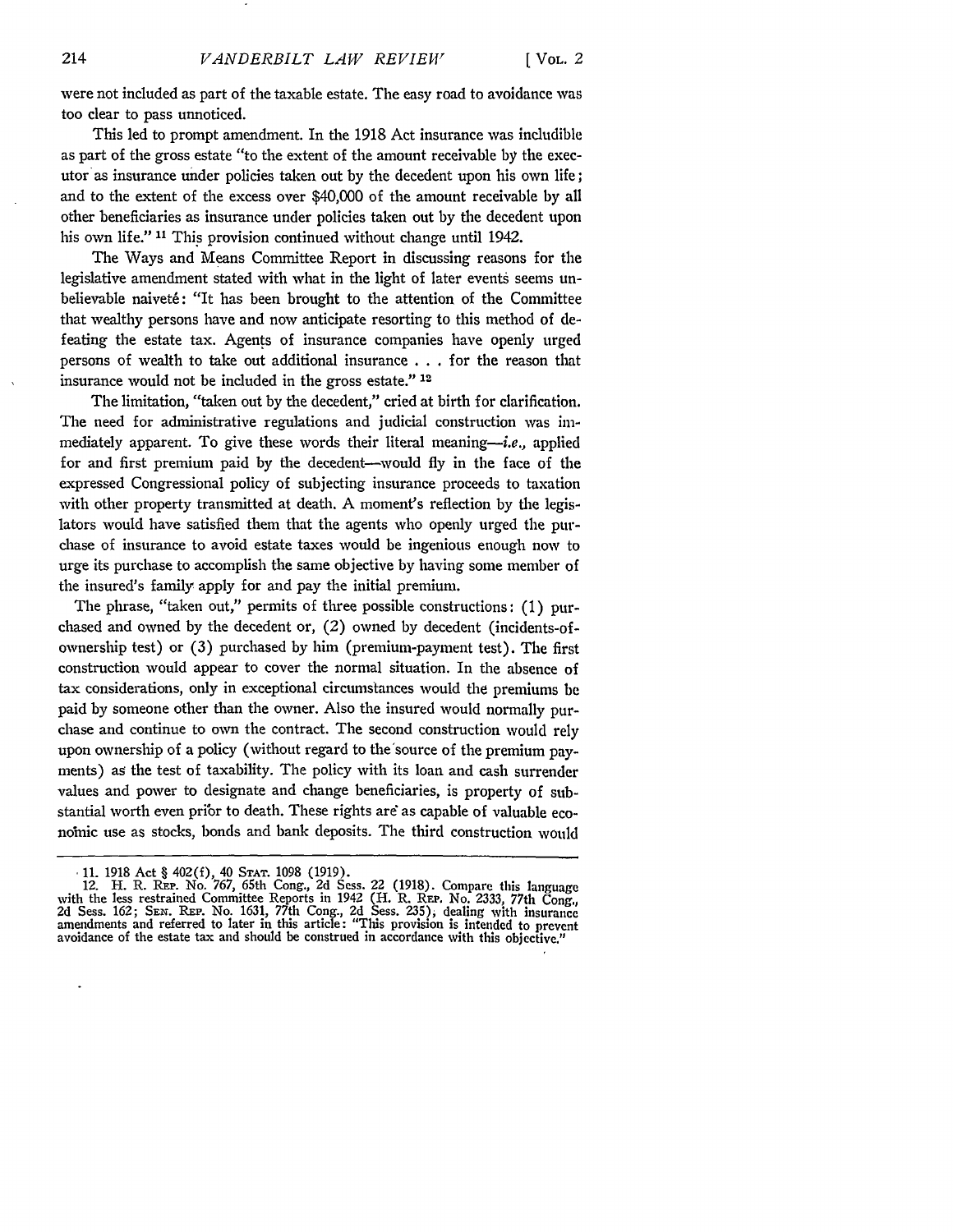fasten on the payment of premiums as the decisive factor. The argument that Congress intended to reach the fund built up over the years by periodic payments by an insured and transmitted at his death to the natural objects of his bounty would seem to be in accord with the general objective of any system of succession taxation. The presence of the technical indicia of ownership in an insured's donee in a case where the insurance contract has been assigned ought not to deprive this argument of force in view of the tax-avoiding opportunities a contrary rule would offer. Here the considerations justifying the taxation of the full value of jointly owned property to the one who had contributed the funds with which it was purchased would seem to have special relevance. 13 The absence of legal title in the decedent is of substantially less significance in the case of an insurance policy than in that of other assets, since the full utility of this type of property springs up with death. The values inherent in the contract prior to death as a practical matter are infrequently utilized and are generally considered as incidental to its primary function. "[D] eath, coupled with the payment of premiums, is the indispensable event giving rise to or enlarging the enjoyment of valuable property rights." 14

The Treasury, as will appear presently, shifted from the premium-payment test to the ownership test and back again, with consequent bewilderment to the taxpayer. The courts contributed their share to the confusion. Congress stood mute until 1942, perhaps because no satisfactory solution was apparent until the Supreme Court should indicate the constitutional limitations on the taxation of the complex interests which tax-conscious citizens were creating in their policies in the hope of freeing them from a constantly increasing tax burden.

### (2) *Regulations and Decisions*

The 1918 regulations defined the words, "taken out by the decedent," as referring to cases where the decedent paid the premiums either directly or indirectly. Subsequent regulations throughout the twenties continue, with variations, this test.15 In spite of decisional setbacks the Treasury, convinced

The regulations issued under the 1924 Act first provided for an apportionment of the proceeds where the insured paid a portion of the premiums and the beneficiary paid the remainder. With minor changes this interpretation was carried over into Regulations 70 issued under the 1926 Act. Under a subsequent edition of Regulations 70 it was expressly stated (1) that all proceeds payable to third party beneficiaries were taxable if the insured retained control over the policy, and (2) that all proceeds were taxable regardless of control as to all decedents dying after the date of the 1924 Act, and also as

*<sup>13.</sup>* INT. REV. **CODE** § 811(e).

<sup>14.</sup> Bailey v. U. S., 27 F. Supp. 617, 622 (Ct. **Cl.** 1939).

<sup>15.</sup> PAUL, FEDERAL ESTATE AND GIFT TAXATION, § 10.13, pp. 512-514 (1942):<br>"Under the 1918 Act the regulations defined the words 'taken out by the decedent upon his own life' as referring to cases in which the decedent 'pays the premiums, either directly or indirectly, whether or not he makes the application.' Under the 1921 Act this -interpretation was changed so that the only express exemption from tax was in the situation where the beneficiary paid the premiums : the regulations were mute as to premium payments by someone other than the insured and other than the beneficiary.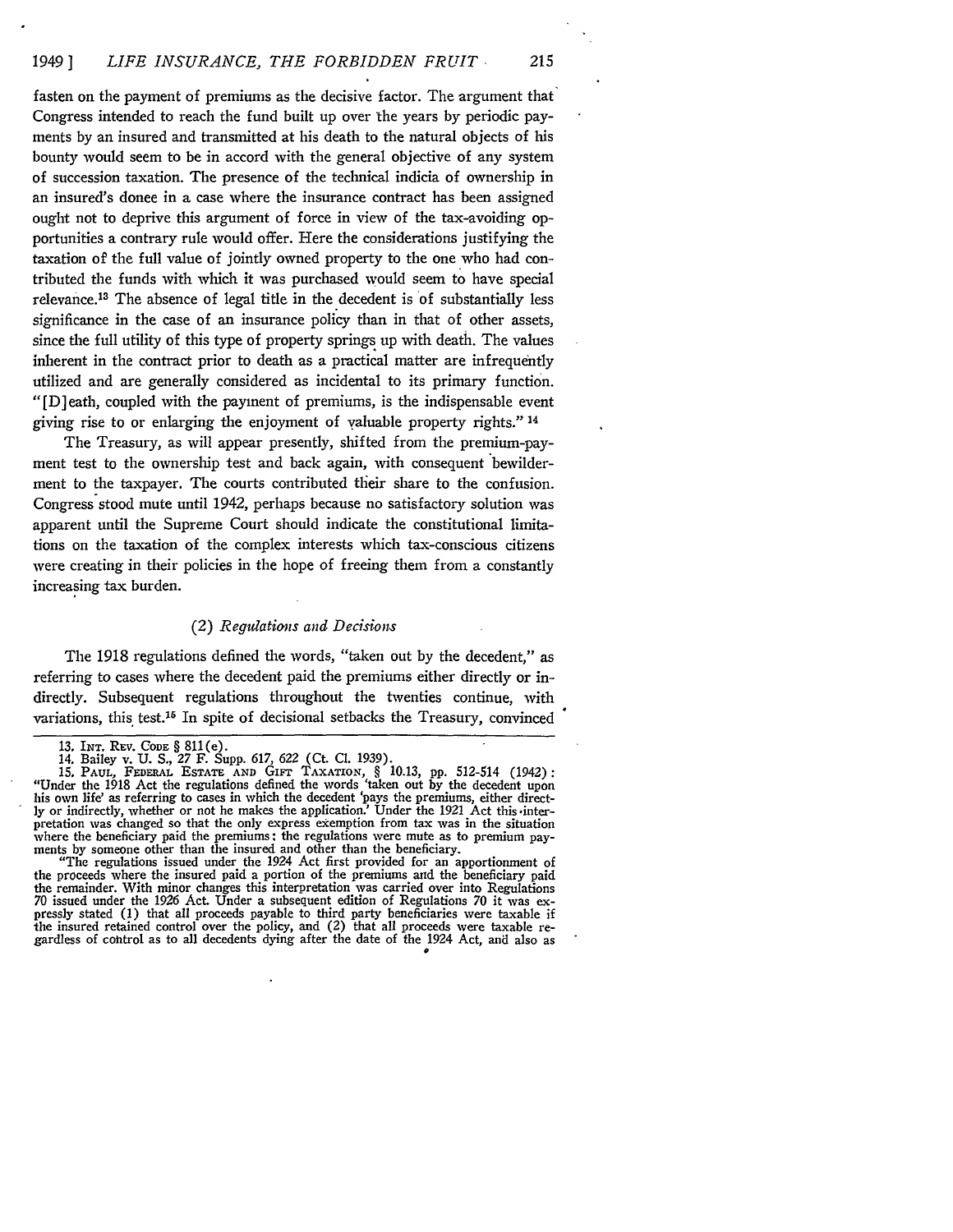that payment of premiums should be the vital factor if large-scale avoidance was to be checked, stuck to its guns, until in 1929 the Supreme Court in Chase *National Bank v. United States 16* gave what looked like convincing evidence of its preference for the incidents-of-ownership test.17

In the *Chase National Bank* case the decedent had both owned the policies and paid the premiums. The court emphasized ownership of the policies as justifying taxation of the proceeds.

"A power in the decedent to surrender and cancel the policies, to pledge them as se- curity for loans and the power to dispose of them and their proceeds for his own benefit during his life which subjects them to the control of a bankruptcy court for the benefit of his creditors **....** and which may under local law applicable to the parties here, subject them in part to the payment of his debts **...** is by no means the least substantial of the legal incidents of ownership, and its termination at his death so as to free the beneficiaries of the policy from the possibility of its exercise would seem to be no less a transfer within the reach of the taxing power than a transfer effected in other Ways through death." **"**

The Treasury surrendered in the following year (1930) to the notion that the insurance section covered only those policies in which the decedent retained an interest.<sup>19</sup>

to all decedents dying between the 1918 and 1924 Acts where the policy was taken out, or the beneficiary named, after the enactment of the revenue act in force at the time of insured's death.

"Up to 1930, therefore, incidents of ownership were not expressly required as a con-<br>dition of taxability. Then, on August 6, 1930, the Treasury surrendered to the idea that the insurance section covered only policies over which the decedent retained an interest. In the first edition of Regulations 80, appearing in 1934, wiser heads developed Article 25 as follows: 'Insurance is considered to be taken out by the decedent in all cases, whether<br>or not he makes the application, if he pays the premiums either directly or indirectly,<br>or they are paid by a person other than the which made legal incidents of ownership a test of whether policies are taken out by the decedent, although only as one of three alternative tests. The alternative word 'or' in the foregoing sentence from Regulations 80 naturally gave rise to the impression that policies were taxable to the decedent's estate if any of the alternative factors existed. This result would have been irreconcilable with Article 27 of the same regulations, which stated that insurance receivable by beneficiaries other than the estate should be taxed only where the insured decedent had reserved legal incidents of ownership. At this point there was complete bewilderment for anyone who attempted to decipher the mosaic, except that one did at least know that the insurance meaning of the words 'taken out' did not supply even a portion of the pattern." 16. 278 U. S. 327, 49 Sup. Ct. 126, 72 L. Ed. 405 (1929).

17. Later events justified the soundness of the Treasury's views.

18. 278 U. S. 327, 335, 49 Sup. Ct. 126, 73 L. Ed. 405 (1929).

19. T. **D.** 4296, XI-2 Cum. BULL. 427 (1930). Where both husband and wife have substantial independent means, the effect of the statute and regulations under either test can be readily avoided **by** having the wife pay the premiums and own the policy on her husband's life. It is difficult, if not impossible, to bring this type of transaction within the premium-payment rule (which includes indirect payments) even in the case where the wife's expenditures for premiums lessened the portion of family expenses which she might otherwise have borne. This is not to argue that such insurance should be included but merely to suggest the discriminatory advantage. Where each pays the premiums on the other's insurance, the case for exemption under the indirect premium payment test is less clear. But in the overwhelming majority of cases family income or wealth is attributable to a single spouse. Thus the burden of the premiums necessarily falls on the spouse whom it is desirable to insure. To grant exemption, as the 1930 Treasury Decision did, to the husband and income producer, when he transfers owner-hip in his policy to his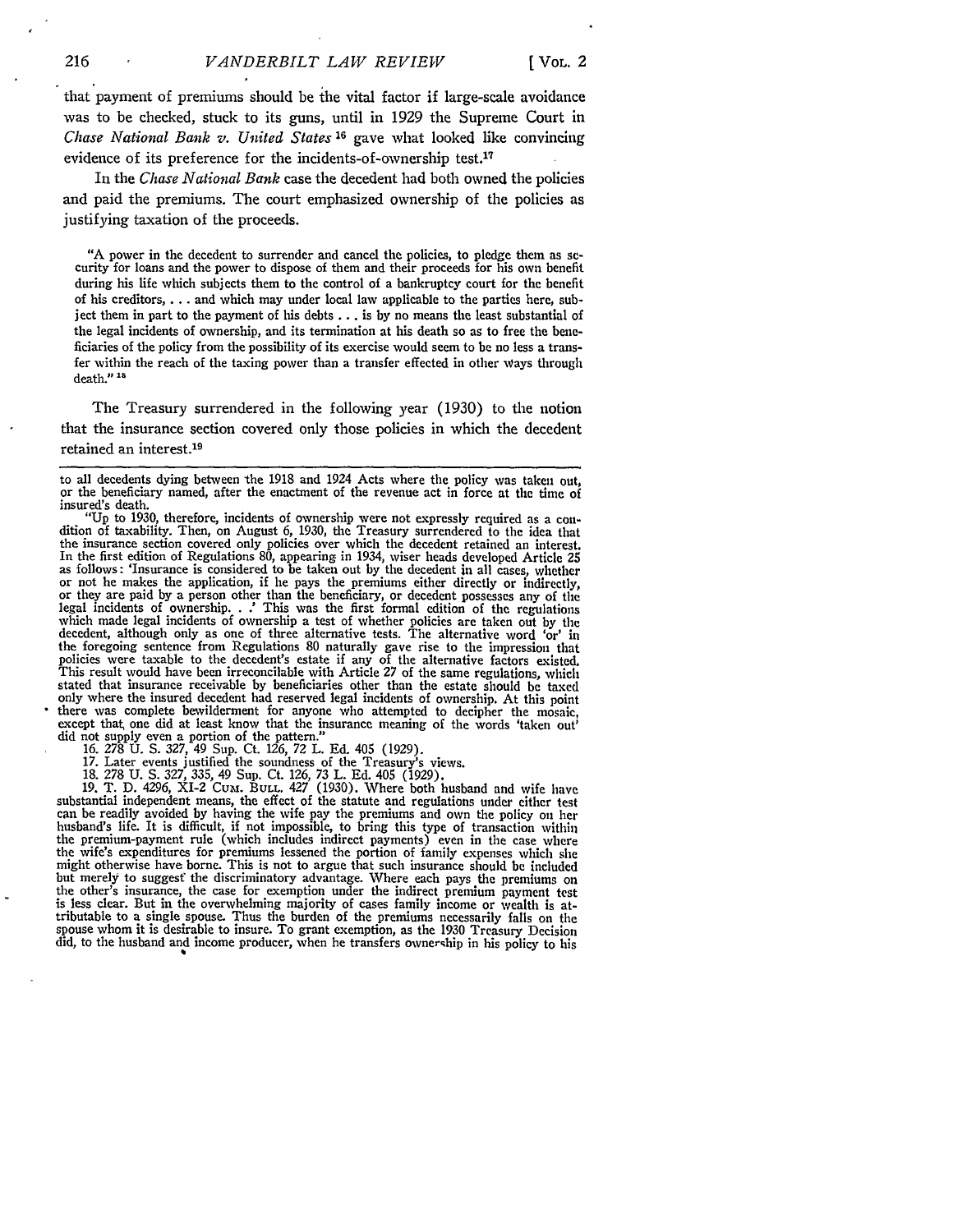## (3) *Avoidance Devices*

Insurance began to enjoy a tremendous popularity, having no relation to the function it serves in our economy. During the thirties it represented the principal vehicle used by the wealthy for the removal of substantial portions of their assets beyond the reach of the tax-gatherer.<sup>20</sup> What follows is largely of historical interest; its present significance lies in the fact that it may explain why insurance, once the recipient of preferred treatment under the tax statutes, now finds itself subject to very real discrimination. <sup>21</sup>

With the upping of the estate tax rates in 1932 to a point then thought of as confiscatory, and the imposition of a tax on gifts to eliminate complete avoidance through inter vivos transfers, the investment aspects of insurance came to overshadow, in the minds of many, its primary purpose of protection against the risks of premature death.

The annual premium on \$100,000 worth of insurance purchased by a man aged 50, in 1932 was \$4,666. The immediate assignment of the policy, even to a trust, incurred no gift tax as its value-i.e., its cost--was well within the then liberal exemption of \$50,000. Additional premiums after the tenth year might incur gift tax, 22 but the rates seemed nominal compared with the privilege of having his donee receive on his death \$100,000 free of estate tax. When contrasted with the cost of a gift of \$100,000 in securities, the advan-

wife, even though he continues to pay all the premiums, is to concede tax consequences to events that have no significance economically within the family. It is equally hard in this type of transfer to imagine that a husband feels himself the poorer after the assignment or after any subsequent premium payment than does a grantor in a Clifford trust type of transfer.

20. A father may well hesitate to transfer income-producing securities to his children. Human nature being what it is, the acquisitive instinct that enabled him to gain his preferred economic position makes it difficult for him to part with control, even partial, over the family purse strings, as the cost of accomplishing substantial tax reduction. The *pater Jamilias* satisfaction is peculiarly dear to the very type of mind to whom tax avoidance has an especially strong appeal. The resultant clash created emotional conflicts which made a multitude of tax avoiders easy prey to insurance agents armed with the 1930 Treasury Decision making incidents of ownership the decisive test. Transferring insurance has myriad attractions. The recipient son or daughter feels no immediate sense of enrichment, so long as papa lives, no new feeling of economic independence springs up, no shifting in family wealth or control is factually recognized or likely to upset wellordered lives.<br>21. COMMITTEE ON POSTWAR TAX POLICY-TAX PROGRAM 1947, p. 148. "For pur-

poses of inclusion in the gross estate, insurance is discriminated against because, even though the decedent retains no ownership of the insurance, it may be included in the estate because he paid the premiums on the insurance during his lifetime. There seems to be no sound reason why the estate tax should discriminate against property owned by the decedent in the form of life insurance. **If** one person wishes to make provision for his relatives or others in the form of life insurance and makes an outright gift of the policies during his lifetime, retaining no incidents of ownership, 'there is no reason why his estate should have to pay a higher tax than that of one who chose to make the same provisions with stocks, bonds, real estate, or other, forms of property. This arbitrary treatment of life insurance discriminates against the salaried or professional man, and favors those who by reason of inherited wealth or successful business ventures own other forms of property." See also **MONTGOMERY,** FEDERAL TAXES **ON** ESTATES, **TRUSTS AND**

GiFTs, 1945-46, p. 457. 22. Gifts of future interests were excepted from the annual exclusion. 1932 Act § 504(b), 47 STAT. 247 **(1932).**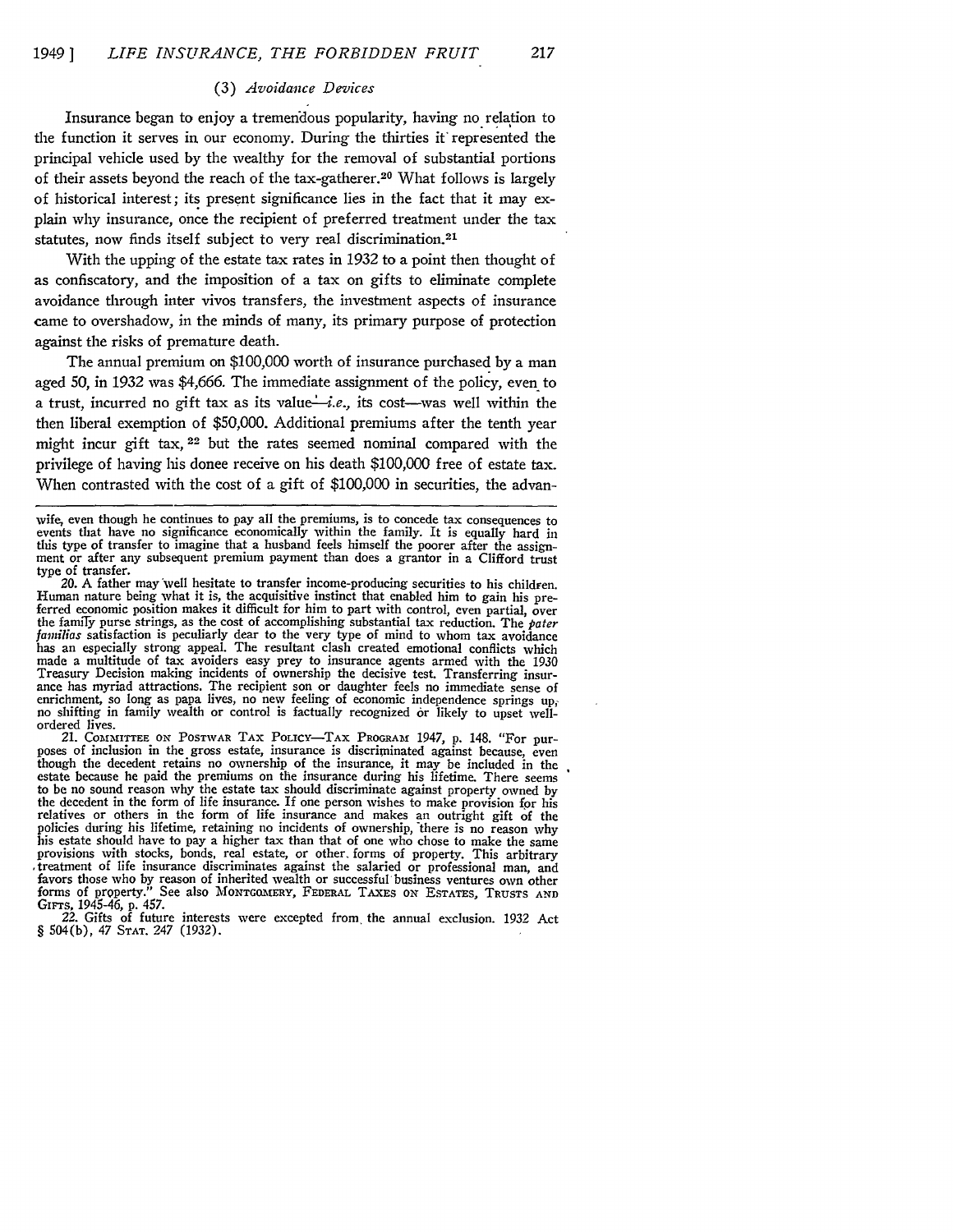**[** VOL. 2

tages were irresistible even to those who had no need for insurance protection. The variations to attain this and additional advantages were limited only **by** the ingenuity of insurance agents. Single-premium policies were purchased with bank loans, and the deductibility of the interest each March 15th, resulted in the Government's bearing a substantial part of the cost of carrying the insurance. Funded insurance trusts were used in the hope of freeing from heavy surtax the income used to pay premiums. Annuities enjoying tax-free income tax status were purchased to restore the lost income resulting from the funding of the trusts.<sup>23</sup>

Meanwhile Congress and the Treasury were busy with that most obvious method of escaping the estate tax, the transfer with a retained life estate. By 1931 this problem seemed to be well in hand,<sup>24</sup> but here again even for the uninsurable, "insurance" threatened to nullify the efforts of Congress. The companies began writing what were termed combination single premium life insurance-annuity contracts. For a lump sum of \$217,000, regardless of age and without any physical examination, a company would issue two contracts (each studiously avoiding reference to the other), one called a life insurance contract, in the principal sum of \$200,000 payable on death to a designated beneficiary, and the other an annuity contract, agreeing to pay the purchaser \$6,000 per year during his life.25 Physical condition and age (except for intercompany allocation of the purchase price to the annuity and life insurance contracts) were immaterial factors, since the risks counterbalanced each other. Any loss which might result from premature death was exactly offset **by** the profits of premature termination of the annuity obligation. The insurance feature could be assigned to the insured's children or to a trustee and gift tax computed upon the replacement cost not of the entire contract but of the insurance feature since this alone was transferred.<sup>26</sup> Thus it was hoped that \$200,000 could come to his donee free of estate tax at his death. Meanwhile so

**<sup>23.</sup>** Prior to the adoption of Sec. 22(b) (2), INT. REv. CODE, in 1934, it was the law that when an amount was paid for an annuity, no part of the amount received annually was taxable as income until the cost had been restored. See Burnet v. Logan, 283 **U. S.** 404, 414, 51 Sup. Ct. 550, 75 L. **Ed.** 1143 (1931).

<sup>24.</sup> **By** a series of per curiam decisions decided March 2, 1931, following May v. Heiner, 281 **U. S.** 238, 50 Sup. Ct. 286, 74 L. **Ed.** 826 (1930), the Supreme Court held that property transferred in trust to pay the settlor the income for his life, with remainders over, need not be included in the gross estate. Burnet v. Northern Trust Co., 283 **U. S.** 783, 51 Sup. Ct. 343, 75 L. **Ed.** 1412 (1931), Morsman v. Burnet, 283 U. **S.** 783, 51 Sup. **Ct.** 343, 75 L. **Ed.** 1412 (1931), McCormick v. Burnet, 283 **U. S.** 784, 51 Sup. Ct. 343, 75 L. **Ed.** 1413 (1931). "The sequel was dramatic. Less than two days were left until the adjournment of Congress on March 4; but March 3 sufficed for the drafting, introduction, passage, and approval of an amendment to section 302 making it clear that the transfer with reserved life estate was taxable. Joint Resolution of March 3, 1931, e. 454, 46 Stat. 1516." Quoted from GiusWoL, **CASES AND MATERIALS ON** FEDERAL **TAXATION** 168 (2d ed. 1946). **25.** One agent known to the writer sold \$7,509,000 of these contracts to six in-

dividuals in **1935.**

**<sup>26.</sup>** To a donor age 40, the replacement cost of the insurance would be approximately \$110,000.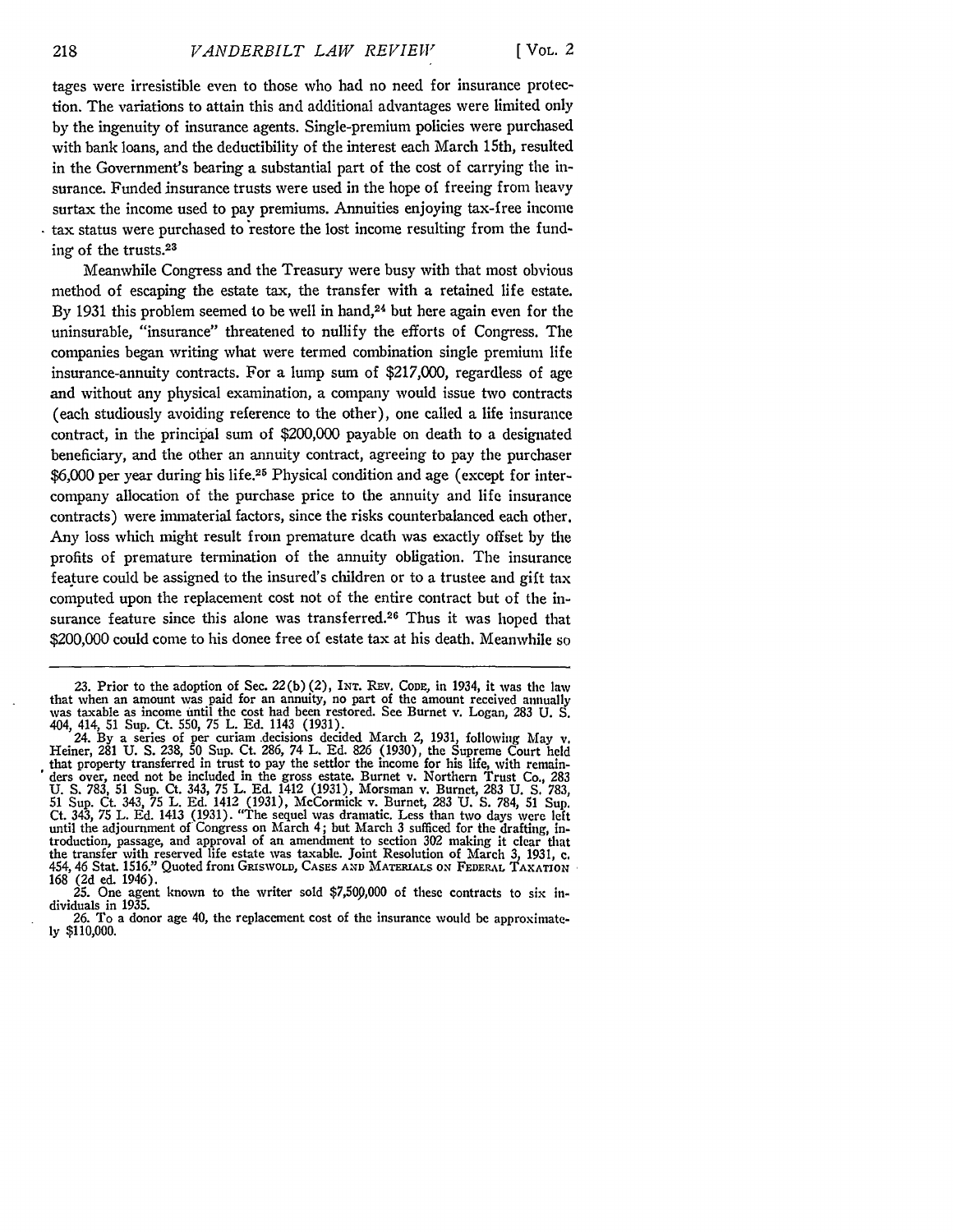long as he lived he enjoyed the same income from the annuity that he would have enjoyed from the principal fund, had it been invested in securities. $27$ 

#### (4) *Governmental Reaction to Wholesale Avoidance*

Congress came to the aid of the Treasury with amendments to the income tax sections of the Code. Income from annuities to the extent of 3% of the purchase price was treated as taxable income in the year received, beginning with 1934, even though a portion of the principal had still to be recouped.<sup>28</sup> In the same year income from an irrevocable trust was made taxable to the grantor to the extent that it was used to pay premiums on insurance on his life,29 and finally in 1942 income tax deductions were denied for interest paid on indebtedness incurred or continued to purchase single premium life insurance contracts.<sup>30</sup> But the major problem of dealing with estate tax avoidance was left to the Treasury and the courts.

Throughout the thirties the lower courts (heeding the language of the *Chase Bank* case) continued to base liability on the possession at death of one or more incidents of ownership. 31 It was not until 1938 in *Lang v. Conmnissioner 3 <sup>2</sup>*that the Supreme Court again had occasion to deal with the insurance provisions of the estate tax law and the regulations issued thereunder. This case involved contracts most of which had been purchased -with community property funds. While the decedent-insured had the power to change the beneficiary the state court had determined that under state rules the contracts were community property whose character the insured could not defeat through change of beneficiary. As to the portion of the proceeds attributable to the premiums paid with community property funds, only half was held by the Supreme Coart to be subject to tax. The Court cited the regulations, treated the section of the Code as peculiarly subject to administrative interpretation and as the pertinent regulation (1929) made liability depend on the payment of premiums assessed the tax only on that portion of the proceeds equal to the decedent's interest in funds used to pay the premiums. This decision together with the first opinion in the famous *Bailey* case,33 gave the

30. **I T.** REv. **CODE** § 24(a) (6). 31. Robinson v. United States, 12 F. Supp. 550 (W. D. N. Y. 1935).

32. 304 U. **S.** *264,* 58 Sup. Ct. 880, 82 L. **Ed.** 1331 (1938). 33. In Bailey v. United States, 27 F. Supp. 617, 621 (Ct. **Cl.** 1939), the court dealing with a situation where the insured had irrevocably assigned the policies but paid all the premiums, said: "But, in the circumstances here present, we find nothing arbitrary or

<sup>27.</sup> It was not until 1941 that the Supreme Court in Helvering v. Le Gierse, 312 U. **S.** 531, 61 Sup. Ct. 646, 85 L. Ed. 996, held that the payment of the death benefits under the combination insurance-annuity contracts did not constitute insurance proceeds within the  $$40,000$  exemption of  $811(g)$ , because no insurance risk was involved in the transaction. The corollary from this was obvious. Gifts of the insurance contract, with retention of the annuity, would fall within 811(c), as transfers with retained life es-<br>tates.<br>28. INT. REV. CODE § 22(b)(2).

<sup>29.</sup> INT. REV. Code § 167(a) (3). The constitutionality of this provision was sus-<br>tained in Burnet v. Wells, 289 U. S. 670, 53 Sup. Ct. 761, 77 L. Ed. 1439 (1933).<br>30. INT. REV. Cone § 24(a) (6).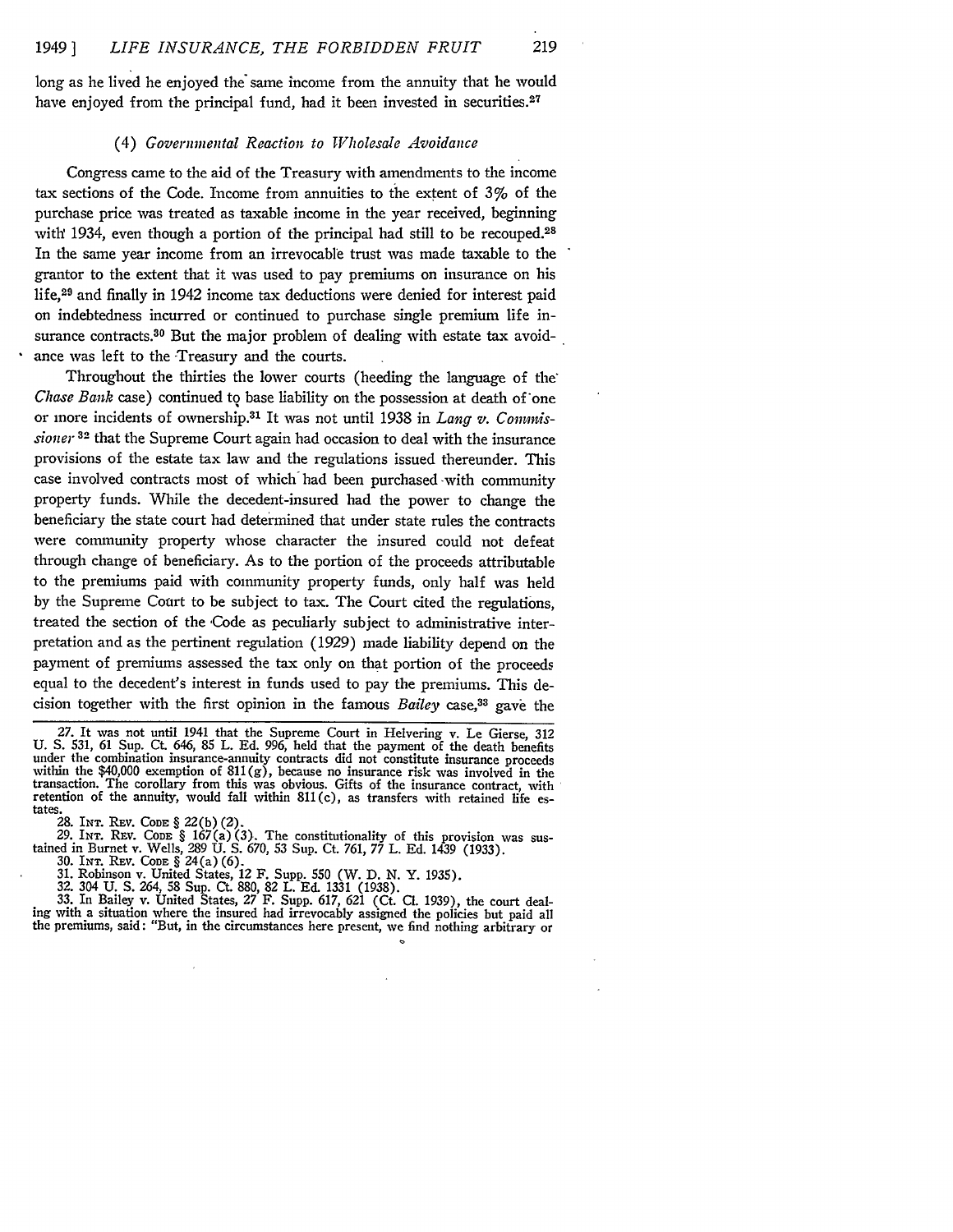Treasury new hope and on January 10, 1941, Treasury Decision 5032 announced that for the future ownership of incidents would no longer be determinative. Payment of premiums was once again fixed upon as the vital element.

## 1942 AMENDMENTS

Congress finally revised the statutory provisions in 1942. These revisions with minor changes 34 continue as the current law. The \$40,000 exemption was abolished.<sup>35</sup> Insurance proceeds payable to an insured's executor were included as heretofore. With respect to proceeds payable to named beneficiaries, two alternative tests of taxability were established: (1) payment of premiums directly or indirectly by the insured, or (2) the possession of incidents of ownership at his death. An apportionment formula was provided in the event that a portion only of the premiums had been paid by the insured. To avoid any charge of changing the rules in the middle of the game, premium payments made prior to January 10, 1941 **36** were not treated as having been paid by the decedent, regardless of the facts, unless he owned incidents in the policy after that date.

Section  $811(g)(2)$ , as formerly, applies to cases where the proceeds are receivable **by** other beneficiaries. The statute, as noted above, adopted in the alternative both tests of taxability-ownership of incidents or payment of premiums. There has never been any serious doubt as to the constitutionality of requiring the inclusion in the taxable estate of policies in which the decedent retained an interest at death. Indeed the *Chase Bank* case gave rise to the common, if unfounded, belief that anything less than such an interest

34. Problems dealing with the marital deduction under the 1948 Act are treated at length in other articles in this symposium. 35. The exemption of \$40,000 was exceedingly liberal and its continued presence

capricious in the statutory requirement that' the proceeds of life-insurance policies **be in**cluded in the decedent's gross estate, nor do we think it can properly be said that the requirement that such proceeds be included in the gross estate deprives the beneficiary of property without due process of law. Life insurance is inherently testamentary **in** character. The payment of premiums and the insured's death are the necessary events giving rise to the full and complete possession and enjoyment of the face amount of the policies by the beneficiary. The acquisition of life-insurance policies on one's own life is a substitute for testamentary disposition of property, and to allow an insured to avoid the estate tax upon his estate by making an assignment of policies taken out by him, and upon which lie had paid the premiums at a time when the statute required the inclusion of the proceeds of such policies in his gross estate, would be contrary to the clear language of the statute."

from 1918 until 1942 somewhat puzzling. Congress over the years was less apathetic in plugging income tax loopholes. The monetary value of the exemption increased proportionately during the years with the enormous increase in tax rates. Yet policy considerations justifying its long retention are difficult to find and are of doubtful validity. The thought that people protect their dependents through insurance and that a tax-free fund should be available to the family when the contributions of the breadwinner cease loses force when it is remembered that Congress has always provided a liberal specific exemption. This insurance exemption in fact disc insurable and also gave preferential treatment to the economically higher income class who could afford to lay aside large sums to pay premiums. These were the very persons who, being in the higher frackets, saved a larger percentage **by** virtue of the exemption. **36.** Date of Treasury Decision 5032.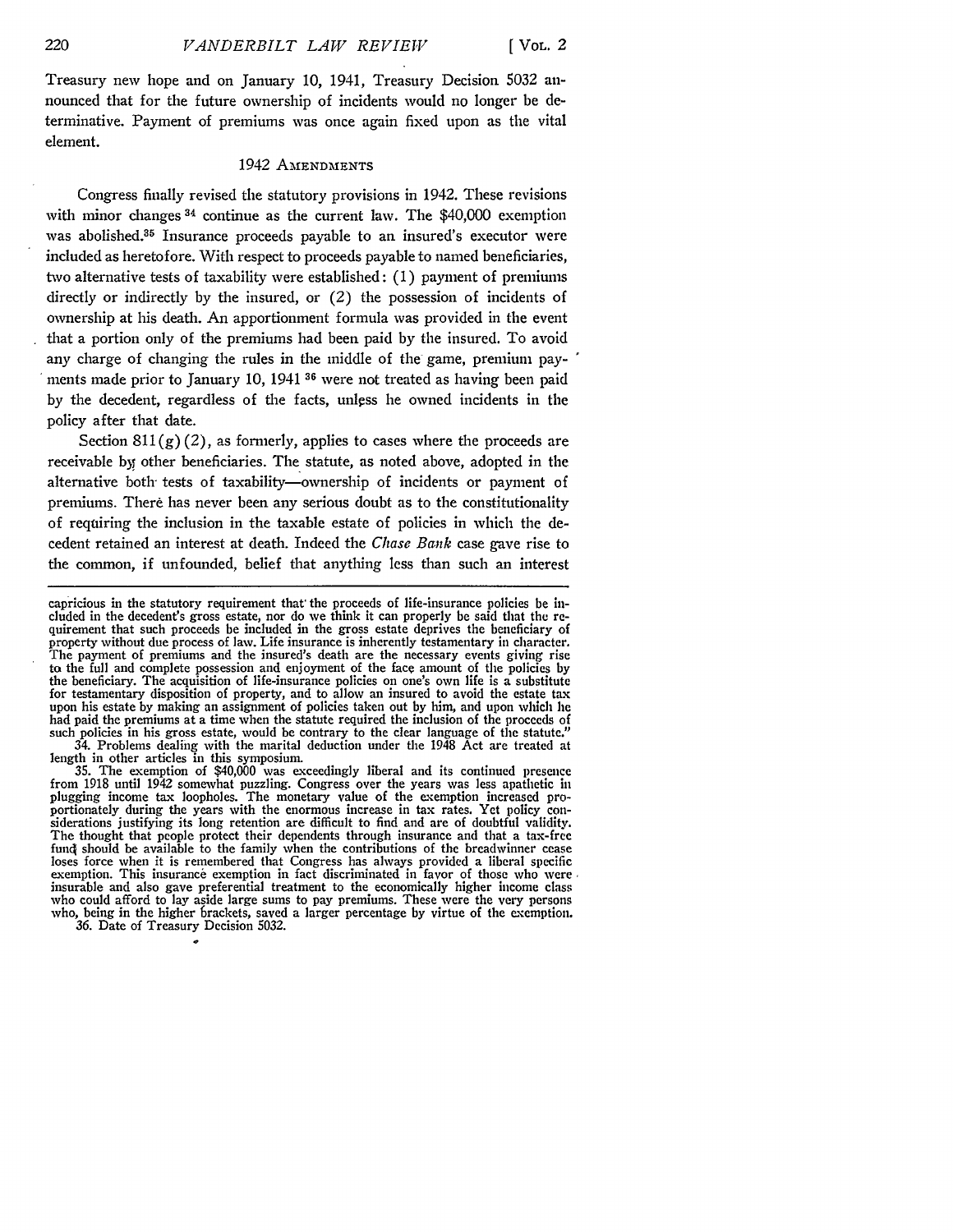might meet constitutional obstacles. Incidents of ownership include, among others, the right to change the beneficiary, the power to borrow against or pledge the policy for a loan, the power to cancel it and receive the cash surrender value. The problem under this test was and will continue to be one of determining ownership-a problem no different from that encountered with other types of property where nominees are sometimes used in the hope of defeating the tax.

Prior to 1942 the cases and regulations referred to "legal" incidents. Congress purposely omitted this term from the present subsection. The Committee report explained: "Incidents of ownership are not confined to those possessed by decedent in a technical legal sense. For example, a power to change the beneficiary reserved to a corporation of which decedent is sole stockholder is an incident of ownership." 37

But a more comprehensive extension of the compass of the test is the statute's expansion to cover "incidents owned in conjunction with any other person." **38** In so far as this was intended to apply retroactively Congress appears to have thought of *Helvering v. Helmholz 39* as dead. In that case the Supreme Court refused to sanction an estate tax where the decedent-settlor retained power to revest the corpus in herself with the consent of a person having a substantial adverse interest because the trust had been created before the first enactment of the Act imposing the tax. But the trend of the later decisions, particularly *United States v. Jacobs,40* would suggest that the constitutional argument against retroactivity will receive short shrift from, the court. The enlarged coverage of the statute to prevent avoidance where control is subtly retained, particularly in view of the difficulties the Treasury faces in proving indirect payments in many cases, would seem wise Congressional caution. It must not be forgotten that the taxpayer sets the stage, plans each step in the proceedings, often years before the controversy arises, and more often than not with studied intent to clothe the transaction in the garments of non-taxability.

The statutory payment-of-premium test applies to indirect as well as direct payments **by** the insured. Where only a portion of the cost is borne **by** the insured only such portion of the proceeds as is attributable to his expenditure falls within the ambit of the tax. Thus if the insured paid four \$1,000

**<sup>37.</sup>** H. R. REP. No. 2333, 77th Cong., 2d Sess. 163 (1942) **; SEN. REP.** No. 1631, 77th Cong., 2d Sess. 235 (1942). Would the Committee have the Commissioner inchide the proceeds, where payable to the corporation, in the decedent's estate and also have him in valuing decedent's stock interest take into consideration its enhanced value due to the receipt of the identical asset? This would obviously tax the same values twice. Additional pitfalls are present if the corporation designates one other than itself as beneficiary. Golden v. Commissioner, 113 F. 2d **590** (C. C. A. 3d 1940).

**<sup>38.</sup>** Under the earlier statute incidents exercisable with the consent of the beneficiary were held not to constitute the requisite control. Walker v. United States, 83 F. 2d 103 (C. **C.** A. 8th 1936). 39. **296** U. **S.** 93, **56** Sup. Ct. 68, **80** L. Ed. 76 (1935).

<sup>40. 306</sup> U. **S.** 363, 59 Sup. Ct. **551, 83** L. Ed. 763 (1939).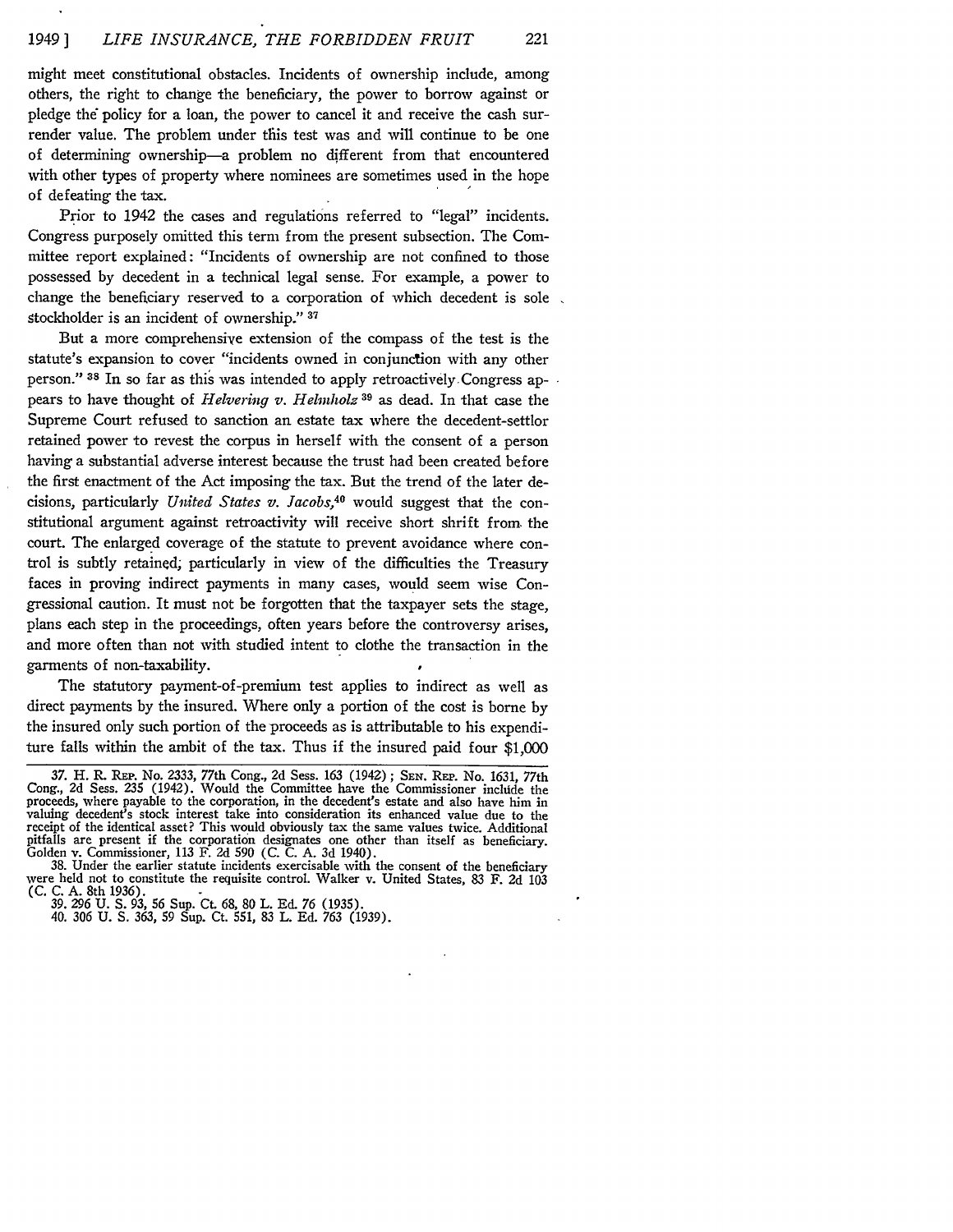premiums and the beneficiary paid eight **\$1,000** premiums, only one-third of the proceeds would be included in the insured's estate.41 It is of course assumed that the insured owned no incidents at his death.

How far the courts will go in finding payments to have been indirectly made by the decedent is still a matter of speculation. Paul speaks of the phrase as an "exhortation to those who judge that they judge with penetrating awareness of economic realities and the intangibles of the familial relationship." <sup>42</sup> It obviously extends beyond payments through spouse or child as agent of the insured. Even when the transfer of funds is made without any obligation that it be expended on insurance, if it is in fact so used it will be treated as an indirect payment by the donor-insured. The fact that he paid gift tax on the transfer will have as little persuasive effect, standing **by** itself, as does the self-serving declaration in a will of a decedent's domicile. Similarity in the amount of the gift and the premium payment, coincidence in time, may well be determinative without more. Conversely, the length of time between the two transactions and the differences in amount between the gift and the payment will tend to measure the chance of a finding either way. The varying applications of the test may be expected to be in direct proportion to the ingenuity of the taxpayers' efforts to get beyond the pale. <sup>43</sup>

Payments by controlled corporations or trusts, by employers or by those who in the natural course of events may confidently expect that their payments will not go unrewarded will all receive the closest scrutiny.

Section  $811(g)(1)$  provides for the inclusion in the decedent's estate of the amount receivable by the executor as insurance under policies on the life of the decedent. The Committee Report and the Regulations state that this insurance shall be included whether the decedent or another person paid the premiums or other consideration. No reference is made to the situation where the decedent neither owned the policy nor paid any of the premiums, but the

of the estate tax and should be construed in accordance with this objective." H. R. RFP. No. 2333, 77th Cong., 2d Sess. 162; SEr. RP. 1631, 77th Cong., 2d Sess. 235 (1942).

<sup>41.</sup> The apportionment principle operates differently where the insured exchanges his policy for a monetary consideration. If the assignment has none of the elements of a gift, as where the insured transfers his policy to a creditor in satisfaction of an obligation equalling its cash surrender value, the statute [see 811(g) (3)] specifically precludes the possibility of any tax should the creditor keep the policy alive. When an insured after paying \$4,000 of the premiums transfers the contract for \$4,000 to another except in an arm's-length business transaction and the latter thereafter pays \$8,000 in premiums, **lie** would seem, within the rules, to have paid all the premiums, i.e. \$12,000. But in this situation the statute requires consideration of the value of the policy at the time of the transfer. Its value being its replacement cost is always in excess of the premium paid because of the decedent's greater age at the date of transfer. Only by receiving in exchange the full replacement value can the decedent free the proceeds entirely from tax. To the extent that he sells it for less he is making a gift of a fraction of the policy. This rule is closer to economic realities than the general rule of apportionment which disregards the dates of the respective payments. But the mathematical difficulties in its application to each separate premium payment may justify the rough approximation to the respective Contributions of each when the exchange does not involve a payment to the decedent.<br>42. PAUL, SUPPLEMENT TO FEDERAL ESTATE AND GIFT TAXATION 359 (1946).<br>43. The Committee Reports state: "This provision is intended to preve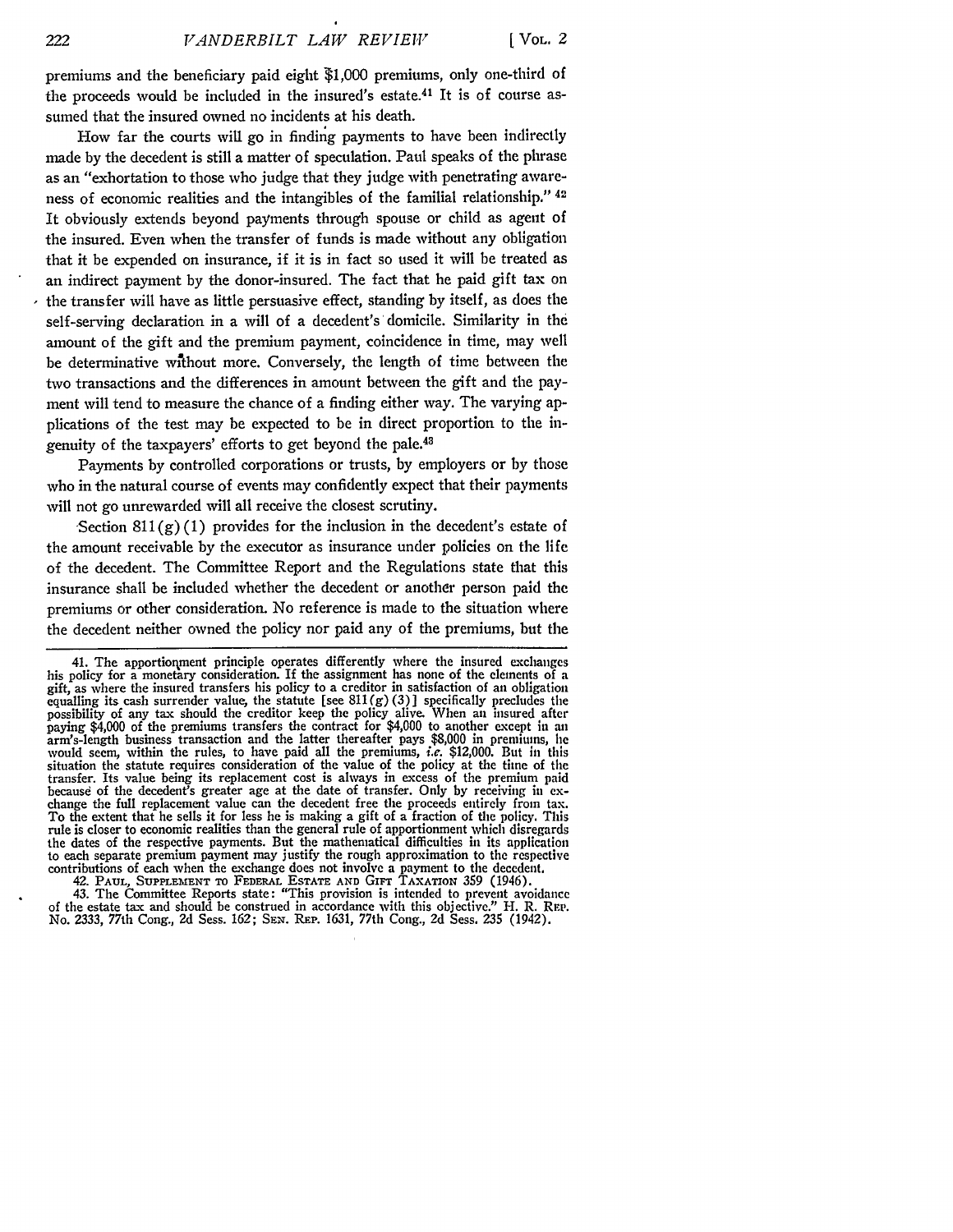clear language of the section would seem to require inclusion of the proceeds if payable to the executor.<sup>44</sup> Certain constitutional questions may be raised by such a construction.

Where a wife owns and pays all the premiums on a contract on her husband's life and names his estate beneficiary, the proceeds on his death can only pass to his creditors or his legatees. On the assumption that his wife reserved the right to change the beneficiary, it seems reasonably clear that she will be held to have made a taxable gift on his death in the face amount of the policy. If the husband is insolvent and the proceeds are used to pay his creditors, it may be argued that his wife has no donative intent toward them, but she does have a donative intent toward his estate, i.e., her satisfaction in having her deceased husband's bills paid. Does this differ from the case where' a living payor voluntarily discharges obligations of other members of his immediate family? She can hardly hope to avoid the gift tax by siphoning the fund through the husband's executor and the cases make it clear that had a legatee been directly named beneficiary a gift tax would be incurred.<sup>45</sup>

The husband by hypothesis does not buy, own or control the contract. The only connection his death bears to the transmission of the fund is the wife's choice of that contingency as the event which should give finality to her gift. Yet the statute would tax the proceeds as part of the husband's estate.

The regulations enlarge the scope of the section by providing that insurance receivable by the executor shall include all insurance which is in fact receivable by, or for the benefit of, the estate. It includes "insurance effected to provide funds to meet the estate tax and any other taxes, debts or charges which are enforceable against the estate." **<sup>46</sup>**

Assume that a father purchases a policy on the life of his thriftless son, and desiring that the son's creditors shall not go unpaid, creates a revocable trust consisting of the insurance contract. The trustee is directed upon receipt of the proceeds following the son's death to discharge his obligations and pay the balance, if any, to his widow. In this case it may well be questioned whether the proceeds to the extent necessary to pay his creditors may be taxed as part of the son's estate.<sup>47</sup>

In the first example it is difficult to justify the constitutionality of the

<sup>44.</sup> It will be rare, perhaps only through inadvertence, that such a designation will be made. 45. Goodman v. Commissioner, 4 T. **C.** 191 (1944), *aff'd.,* 156 F. 2d **218 (C. C. A.**

<sup>2</sup>d 1946).<br>46. This statement is a continuation of the prior regulations but the problem under<br>discussion could not have arisen prior to 1942 as the former section and regulations used<br>the phrase "taken out by the decedent, either paid for or owned.

<sup>47.</sup> This of course assumes a net taxable estate after all deductions and credits, including the debts discharged **by** the trustee. *Cf.* Hooper v. Commissioner, 41 B. T. A. 114 (1940).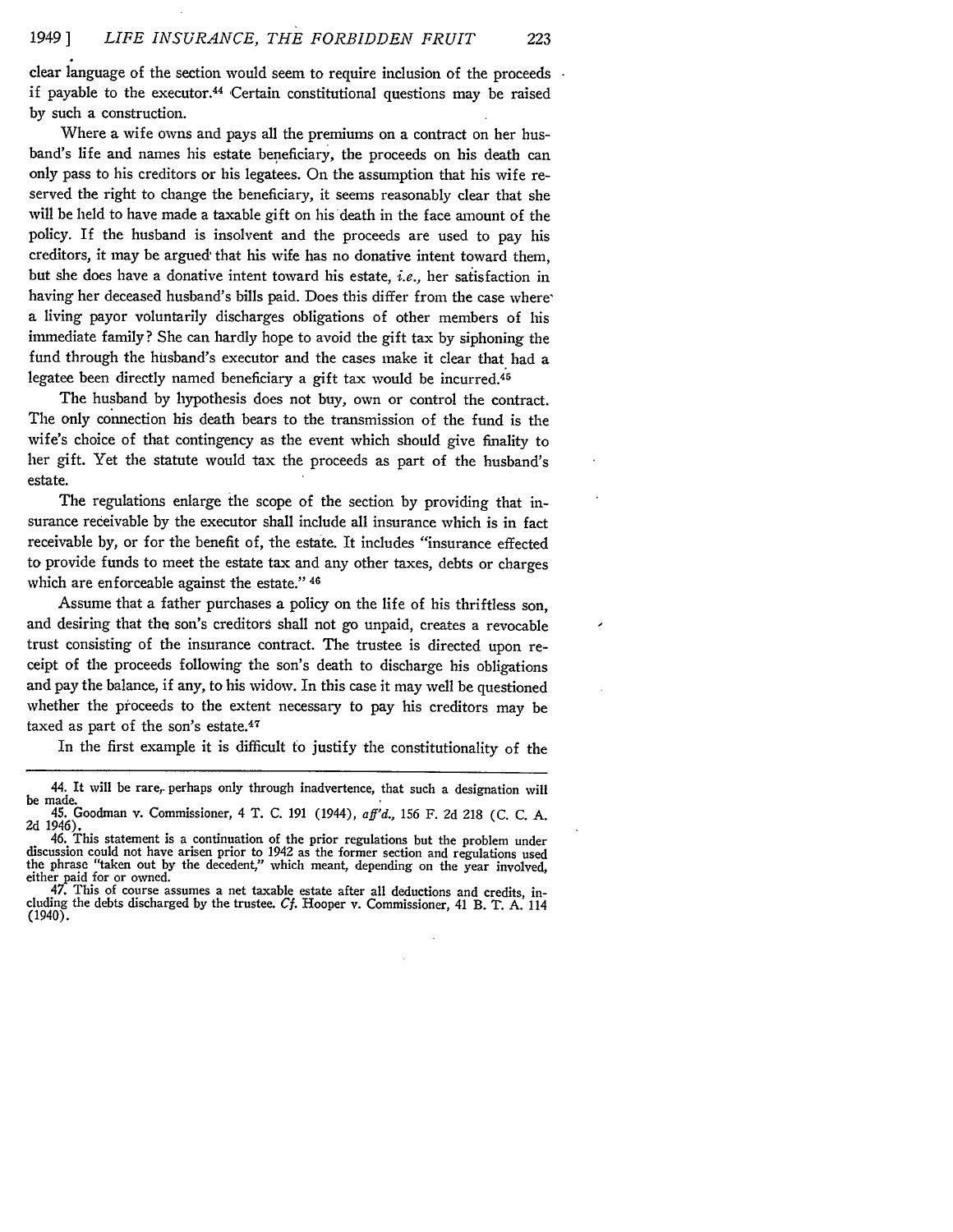imposition of the tax but it is equally difficult to construe the code provisions as not applicable. To hold  $811(g)(1)$  does not apply except when the decedent owned or purchased the insurance, is to rob the subdivision of all purpose, as  $811(g)(2)$  covers cases where either of these contingencies is present. But to include the fund in a decedent's estate, as the statute does in the first case and the regulations do in the second, is to tax property which the decedent during his life did not pay for, never owned or controlled and toward which he had no relationship beyond a post mortem expectancy. This would seem to be measuring A's tax by B's property.<sup>48</sup>

While the odds are all against the taxpayer whose sole arrow to his bow is unconstittitionality, it is submitted that the courts may well strike down the commissioner's regulation extending the phrase "receivable by the executor" to cases where the funds do not actually pass through his hands.<sup>40</sup>

### CURRENT PROBLEMS

## *(1) Contemplation of Death 50*

Inclusion of insurance proceeds in the gross taxable estate does not depend solely on  $811(g)$ . Gifts of insurance policies are peculiarly susceptible to the contemplation-of-death provision of the code. This provision was designed to reach substitutes for testamentary dispositions and thus to prevent evasion of the estate  $tax.^{51}$  Insurance has been repeatedly recognized as inherently testamentary in character.<sup>52</sup> Because the transferor's motive is the vital factor in contemplation-of-death disputes,<sup>53</sup> only gifts prompted by desires associated with continued life escape the tax.

"It is difficult to give living reasons for the gift of a life insurance policy, in that it is not always possible to say that the insured made the gift to create a separate estate for his wife (this is particularly true during the early years of the policy). Neither is it possible to say that the transfer was made to save income taxes, or that it was made to supply the wife with income, in that, as a practical matter, there is the obligation to continue the premiums and further, in many states we find that the insured could not say that he made the transfer to get the cash values free from the claims of his creditors for the reason that many states provide by their codes that in the instance of a life insurance policy payable to a wife and children, the cash values are not subject to claims of creditors.

48. Hoeper v. Tax Commission, 284 U. S. 206, 52 Sup. Ct. 120, 76 L. **Ed.** 248 (1931). 49. Even here the courts will be faced with a difficult problem of construction. From 1919 [see Reg. **37** (1919 ed.) Art. 33], the regulation included insurance effected to provide funds to meet the estate tax, etc. and Congress used the language of the former statute except for the phrase "taken out" presumably intending to give it the meaning **23** years of history had attributed to it. 50. See generally, Cohn, *Gifts of Life Insurance in Contemplation of Death, 26*

TAxEs 156 (1948); Polisher, *Transfers in Contemplation of Death,* 2 **VAND.** L. Rsv., 195 (1948).

51. United States v. Wells, 283 U. S. 102, 51 Sup. Ct. 446, 75 L. Ed. 867 (1931).<br>52. Bailey v. United States, 27 F. Supp. 617 (Ct. Cl. 1939); Chase Nat. Bank v.<br>United States, 116 F. 2d 625 (C. C. A. 2d 1940).<br>53. United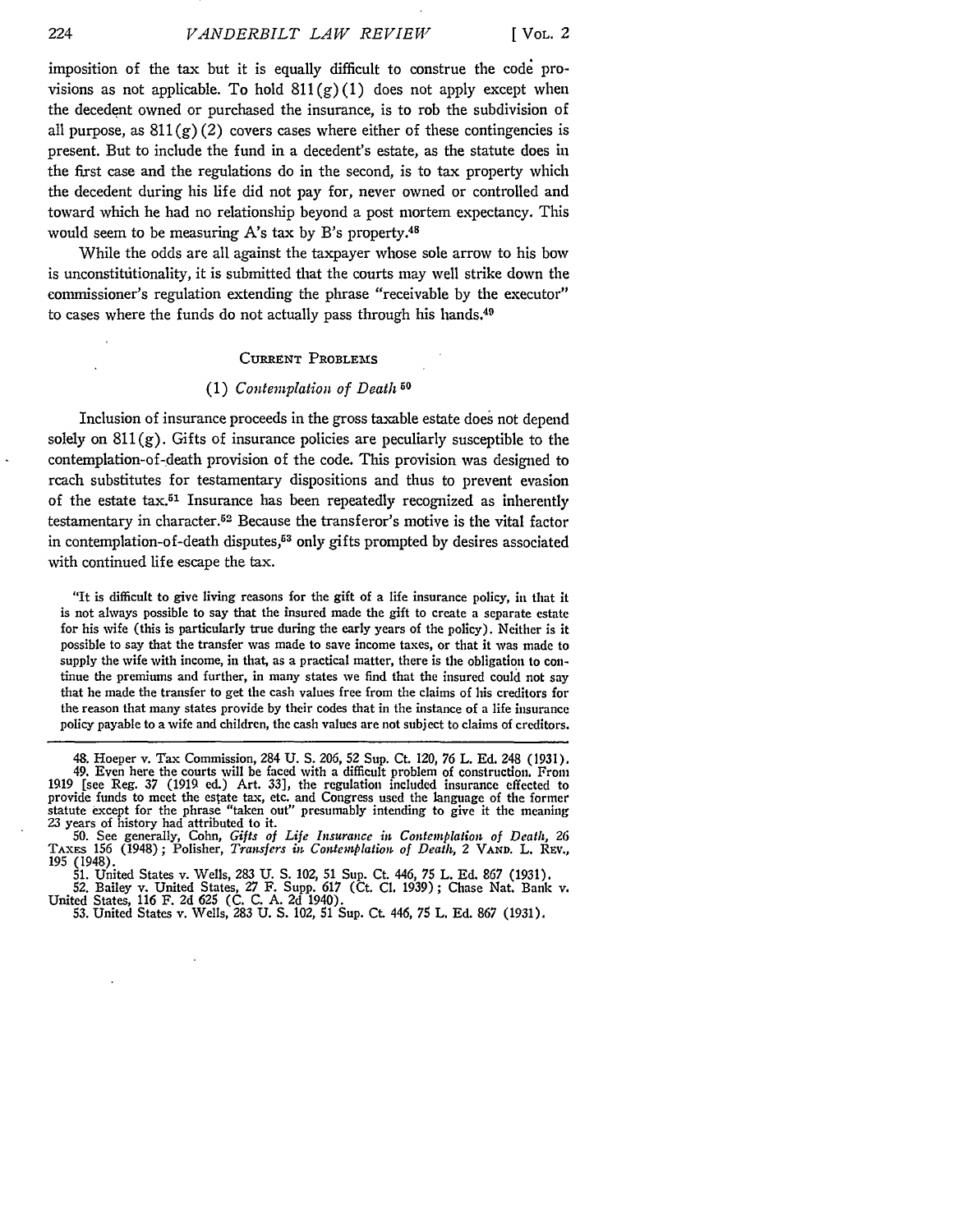As stated above, it is difficult to give motives primarily associated with life, as the primary reasons for the transfer of insurance."<sup>54</sup>

The case law on this problem has been less prolific than might be expected because the indirect-payment test has relieved the Treasury in large measure from the need of calling to its aid the contemplation-of-death pro- vision.

The Revenue Revision Bill of 1948 was passed **by** the House of Representatives at the first session of the 80th Congress but was not acted upon **by** the Senate at either the first or the second sessions. This bill contained provisions limiting estate taxation to proceeds of insurance policies in which decedents owned one or more incidents at death. If passed, such provision would have eliminated the premium-payment test. However, should it, or similar legislation, be passed at some future session it is submitted that inter vivos transfers of insurance policies will not thereby automatically free the proceeds from estate tax. The Treasury will simply shift its attack to the contemplation-ofdeath field, heretofore largely neglected in the insurance cases only because unneeded.

#### (2) *Indirect Premium Payments* **<sup>55</sup>**

The uncertainty in the application of the indirect payment test to particular cases has resulted in a serious limitation in the use of life insurance to accomplish what may be regarded as socially desirable objectives. The family of the typical American small businessman will illustrate one **of** the un-

**55.** See generally, Foosaner, *Indirect Life Insurance Preniunis-When Paid?,* **<sup>25</sup>** TAXEs *726* (1947); Hilgedag, *Life Insurance Planning for Estate and Gift Taxes,* in **5TH** ANN. INsT. ON FED. TAXATION 25 *(N.* Y. U. 1947) ; Kennedy, *Indirect Payment of Life Insurance Prendiums,* 21 TAXFS 475 (1943).

<sup>54.</sup> From an address by Paul F. Millett, Esq., of the Illinois Bar before the University of Washington School of Law, Institute on Estate Planning and the Revenue Act of 1948, September **6-8,** 1948. See also Learned Hand, **J.,** in Vanderlip v. Commissioner, **155** F. **2d 152,** 154 **(C. C. A. 2d** 1946). **"All** gifts necessarily differ from bequests in that For the denote the donor of future control over the property, and for that reason they<br>can never be perfect substitutes; but if the effect of the gift is substantially the same as<br>the gift of a remainder: that is, if the d life, it is as nearly a substitute for a bequest as it can be and still remain a gift at **all....** When the property produces no income, living the donor, ... it may be open to question whether any motive can exclude it from his estate... Situations may be put in which it might be plausibly argued that motive would be r wish to protect the property against the hazards of his business, or against a possible change in his feelings towards the donee, or he may contemplate getting married and losing power of disposal over all his property. Wh we leave open because here the donor only desired to avoid estate taxes, and we cannot see how that can be classed among those motives which will on any theory take a gift out of the section. A gift differs from a bequest,--apart from the inevitable loss of control over the property-only in so far as it secures enjoyment to the donee during the donor's life; and the donor's motives are relevant to exclude the property only so far as 'they touch upon his enjoyment in that period. The motive to avoid taxes does not touch that at all; a donor, interested in saving taxes, is not concerned with the donee's enjoyment while he himself lives; he is interested in relieving his legatees from taxes after he dies, and, not only may his legatees not be the donees, but when they are, their relief will not concern their enjoyment of the property while he lives. Such a motive is necessarily testamentary, and not donative."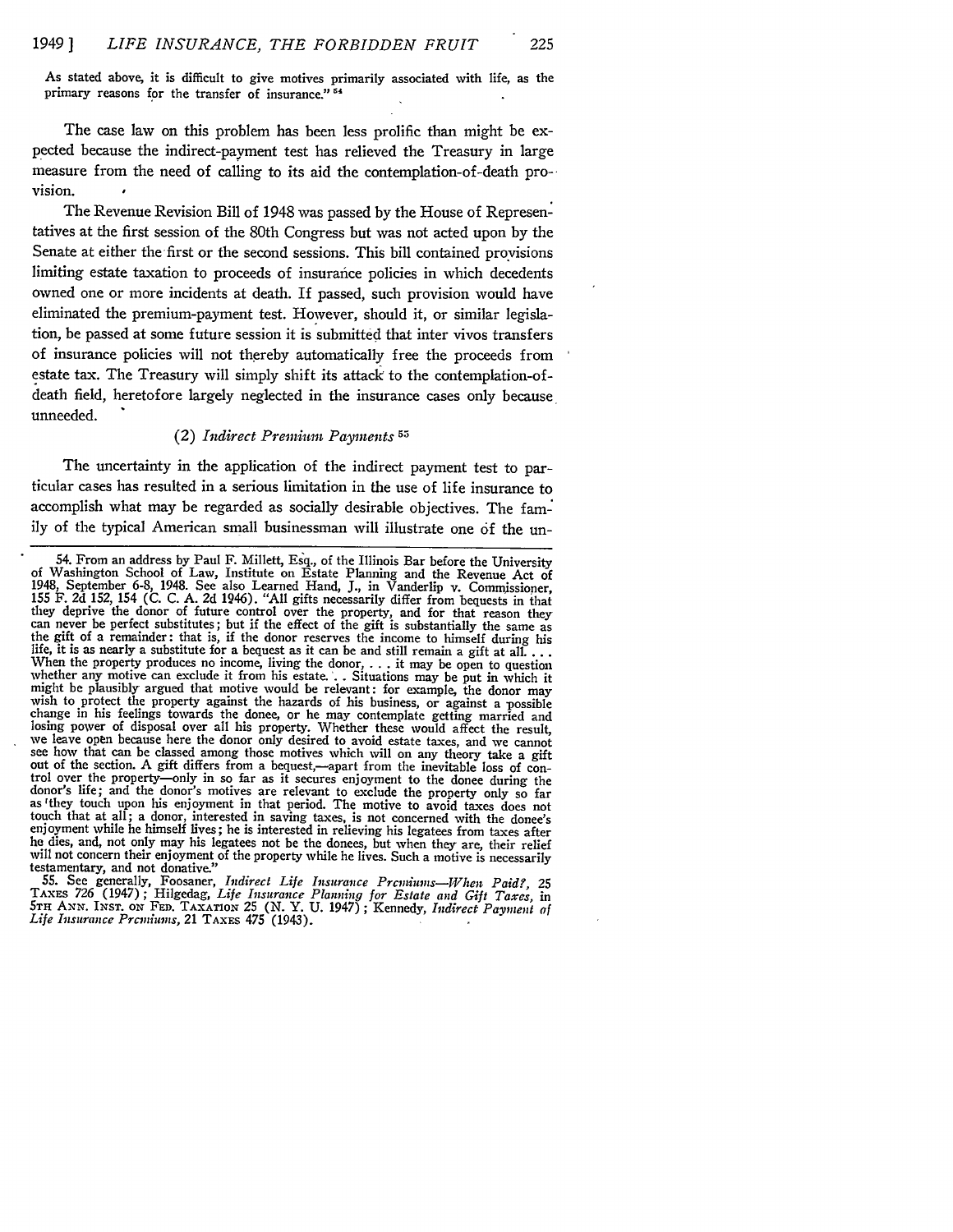happy consequences of this rule. The successful merchant or manufacturer in the average American community has the great bulk of his wealth tied tip in the business he has developed over the years. The problem of providing liquid assets to meet his death cost is always a perplexing one, both to him and to his family. There is rarely a ready market for the sale of shares in his company, or a partial interest in his proprietorship. The vague and uncertain criteria for fixing the value of a going concern make estimate of the taxes to be met at his death extremely difficult and always vague. A spread of **25%** in the valuation figures of competent and impartial experts is neither surprising nor unusual. A multitude of factors enters into any study of industrial or mercantile valuation and the relevance and weight to be accorded each factor in the over-all appraisal is always a matter of judgment, with consequent wide variations of opinion. Thus the final judgment as to value will be affected by the countless sub-judgments as to the values of individual assets. Goodwill and going concern values are at best educated guesses. Whether the interest of a decedent is such an enterprise will be found by the commissioner or the courts to be worth \$400,000 or \$600,000 or some figure within that range is literally unpredictable.<sup>56</sup> Yet the son or son-in-law who has devoted his best years to the company and whose career centers around it, is faced with the prospect on father's death of parting with at least a partial interest in the business to meet estate taxes--what portion he cannot estimate-and this uncertainty plus the knowledge that such sales are generally at sacrifice prices may well cause him to pause. Life insurance should answer his problem. Its essential function in our economy is to spread risks and thus avoid disastrous loss to the unlucky few. Yet any competent advisor would feel a disturbing sense of insecurity in recommending such a solution.

Of course the opportunity for evasion of the estate tax is present in these

56. Estate of Henry T. Sloane, P-H 1944 TC **MEm.** DEc. SEmv. **ff** 44.206 (1944). There was involved an asserted deficiency in estate tax in the approximate amount of \$3,007,000, a large portion of which was attributable to adjustments made by the Commissioner with respect to the values of the stocks of four corporations. The variations between the Commissioner's determinations and the Tax Court's findings of values were as follows:

| Summary description of<br>stock involved                                                                                                                                                                                                                                             | As Determined by As Established                        | Approximate Values Per Share<br>Commissioner by the Tax Court |
|--------------------------------------------------------------------------------------------------------------------------------------------------------------------------------------------------------------------------------------------------------------------------------------|--------------------------------------------------------|---------------------------------------------------------------|
| Corp. A., common $\ldots \ldots \ldots \ldots \ldots$ \$<br>Corp. A., pfd. $\dots \dots \dots \dots \dots \dots \dots \dots \dots \dots$<br>Corp. B., common $\dots \dots \dots \dots \dots \dots \dots$<br>Corp. B., pfd. $\dots\dots\dots\dots\dots\dots\dots\dots\dots\dots\dots$ | 35.00<br>65.00<br>51.00<br>100.00<br>100.00<br>- 60.00 | 16.00<br>37.50<br>1.30<br>5.00<br>30.00<br>28.00              |
| Corp. D., capital $\ldots, \ldots, \ldots, \ldots, \ldots, \ldots$                                                                                                                                                                                                                   | 6.232.00                                               | 2,600.00                                                      |

The above chart was taken from *A Valuation Case,* in **4TH ANN.** INST. ON **FED, TAxATION** 381 **(N.** Y. **U.** 1946).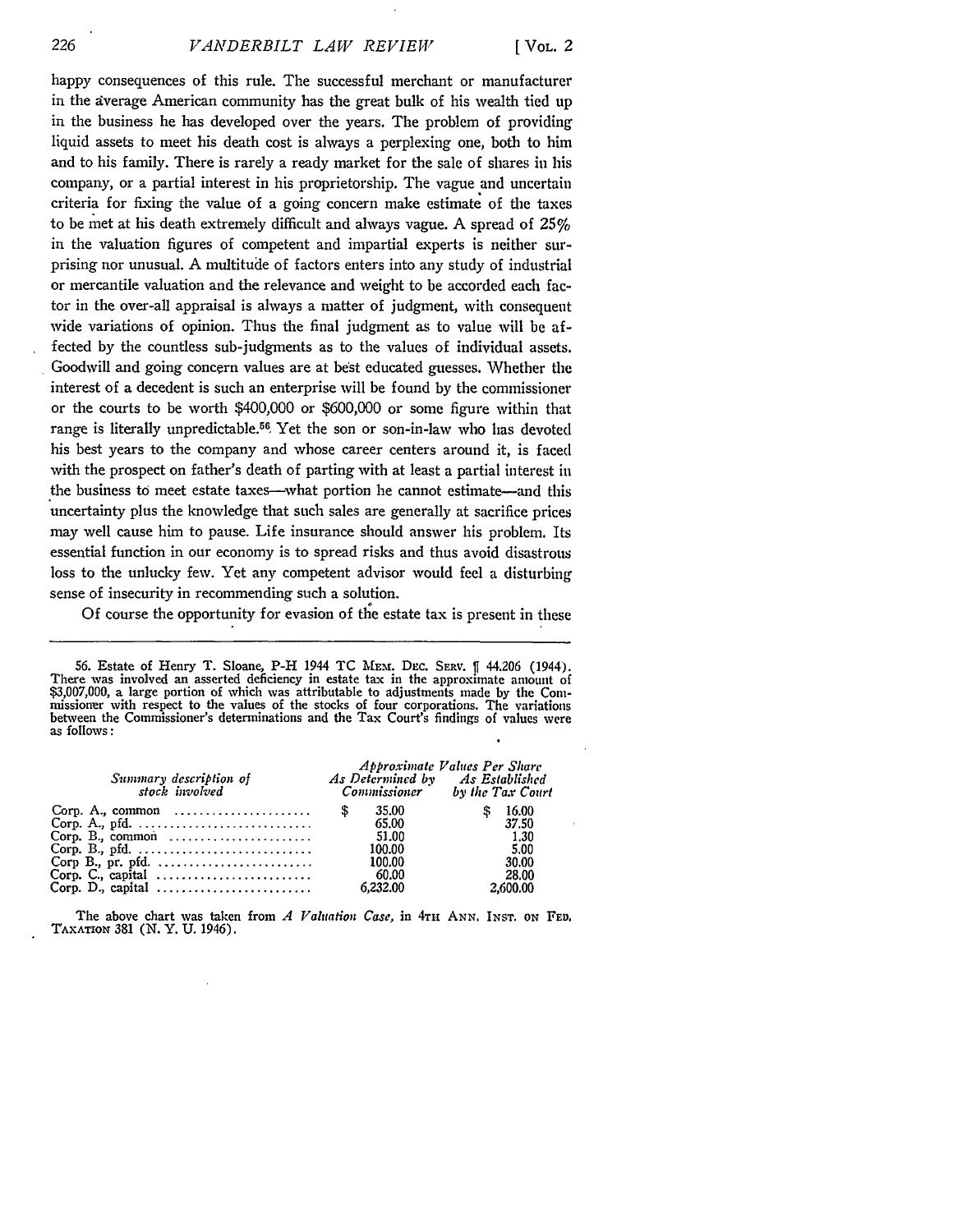cases. The father may want the insurance and to-avoid the consequences of purchasing it himself may request the son to apply for it and pay the premiums, making appropriate adjustment in his compensation to offset the annual cost. But the son's personal welfare will be primarily served by an investment in insurance. Yet he may hesitate to use this medium-so peculiarly fitted to his needs-to accumulate the funds necessary to save the business when death comes. The risks of a reduction of 40% or *50%* in the realized proceeds through their inclusion in his father's estate are substantial unless other economic benefits, reascinably to be expected, are foreborne. To lessen the chance of an adverse finding on the indirect-payment issue he will be wise to forego salary increases or family gifts for some considerable period. Here no fixed pattern or standard is available in determining the hidden motives which in individual cases lie behind such acts of apparent recognition of merit or generosity. Small businesses (and the small businessmen) are too individualized to warrant drawing conclusions from similar conduct in what on the surface appear to be comparable cases. There are always too many illusive variants.

The hesitancy to protect with insurance does not operate solely to the detriment of the legatee. The Treasury has a stake in the availability of assets to meet the tax. Enough has been said about the uncertainty of valuation and the opportunities for wide divergence of opinion to indicate that problems of this sort are peculiarly- susceptible of compromise. Generally after negotiation and a good deal of give and take, a reasonable adjustment on the valuation issue will be made. An always important and not infrequently controlling factor in such negotiations is ability to pay. When the evidence shows that a \$600,000 valuation presents insuperable obstacles to raising the necessary cash to meet the increased tax, but possibility exists of a bank loan or a purchaser of a partial interest at an acceptable figure which would furnish cash to meet the tax measured on a \$500,000 valuation, counsel will be armed with an argument having a stronger appeal to Treasury officials who are accustomed to dealing with hard practical facts and who have other cases to turn to, than all the theoretical formulae for the- ascertainment of values that economists can devise.

### **CONCLUSION**

Certain only is the uncertainty developing in the operation of the tests of ownership and payment of premiums. But uncertainty is not always a vice. It may indeed be desirable where certainty in the rules would offer opportunities for avoidance through transactions that do not effect substantially distinguishable factual results. To tax one approach to an objective and to leave untaxed another road to the identical objective ignores substance for form.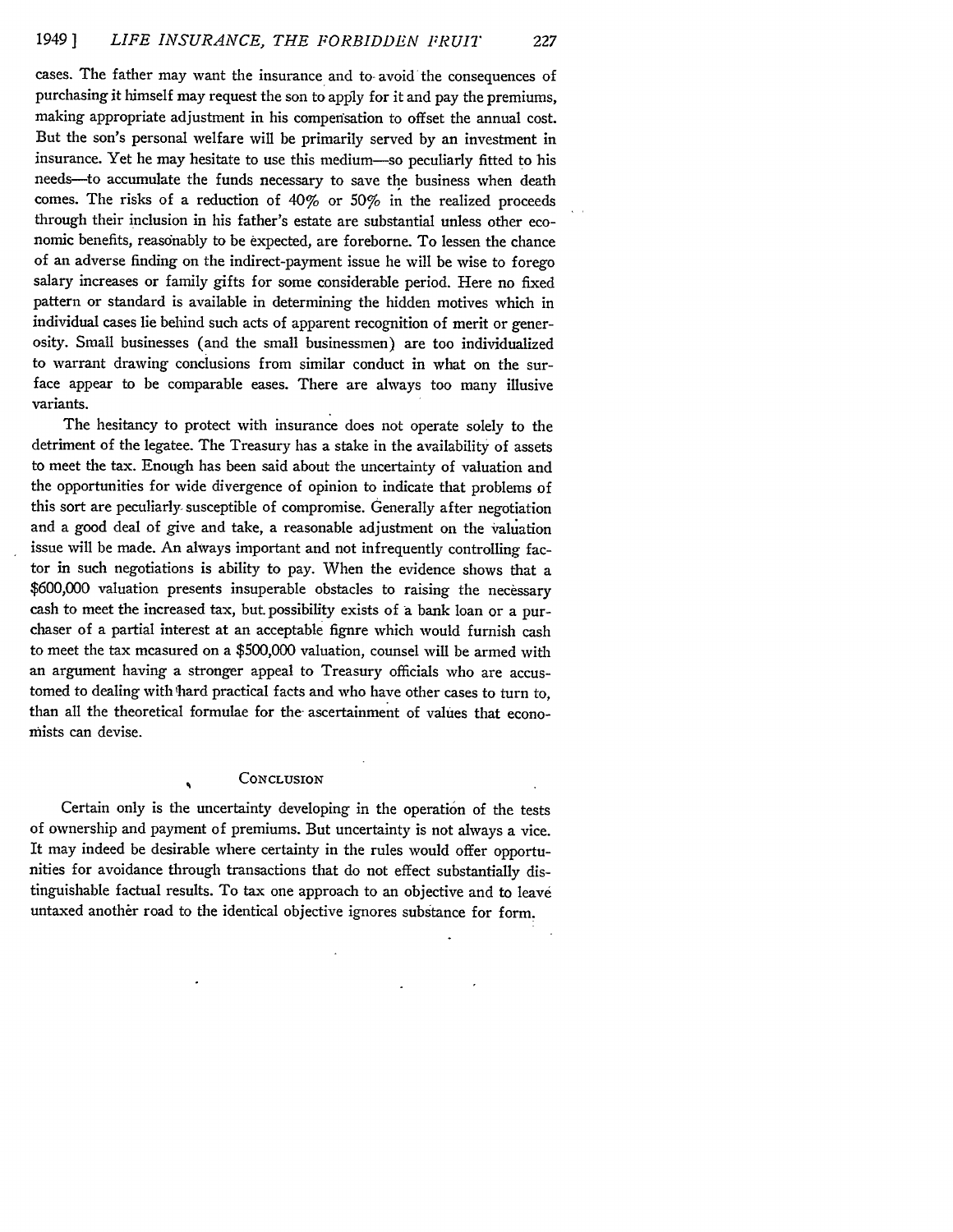Theoretically ownership of incidents as the sole test is more in accord with our basic constitutional philosophy of taxation at death. The estate tax is a, transfer tax. Shifting of interests **by** death has long been the traditional justification for its imposition. Let us take an example:  $A$  purchases Blackacre subject to a \$40,000 mortgage and thereafter deeds it **by** gift to *B.* The mortgage calls **for** principal payments of \$2,000 per year and *A,* even after the gift, meets the annual charges and amortization payments until his death 15 years later. No one would argue that Blackacre should be included as part of *A's* estate in the absence of evidence that the original transfer was a sham and that *B* held the title merely as nominee or that the transfer or annual payments were made in contemplation of death. Yet the inclusion of insurance proceeds as part of a donor's gross taxable estate under identical circumstances is the accepted rule. An insurance investment is thus subject to a discrimination.

Does the fact that death is the generating source of new values distinguish insurance from other property, and thus justify the difference in treatment? This argument would have equal validity whether the insured or another paid for and owned the contract. Yet no one has suggested its inclusion in the latter case. 57 Further, while insurance is the most common example of such enlargement of value **by** death this is not a characteristic peculiar to insurance. A father owns lots No. 2 and 4, Main Street. **By** deed of gift he transfers No. 2 to his son, and on his death he devises No. 4 to same son. The death of the father results in an enlargement of the value of lot 2 because of the additional worth attributable to the plottage of which it is a part. Similarly where a minority stockholder inherits another minority interest if the combined holding gives him control, the value of the total shares as a unit will be greater than the sum of the individual values of each share. Thus the death of *A* may generate new values **in** the property of *B,* even where property other than life insurance is involved. The payment of gift tax will free other property from estate tax so long as the donor relinquishes his full interest, but giving away insurance, paid for by the decedent, has no such advantageous effect.

An analysis of the nature of an insurance contract may explain the

<sup>57. &</sup>quot;The theory of the Inheritance Tax law is that where one transmits property to another by will, under the interstate statutes, or in contemplation of death, a tax is property or interest therein is transferred necessarily there is no tax. The insurance companies contracted with the Bag Company, and the other beneficiaries, that upon the payment of certain annual premiums they would pay them certain sums upon the death of Morris Werthan, which they did. Werthan was not a party to these contracts, had not expended so much as a dollar for this insurance, and had no interest in the policies or their proceeds. Hence, there was no transfer from the estate of Werthan to these beneficiaries. If A purchases from B a tract of land upon agreement that possession is to be withheld until the death of C, certainly A acquires no interest in the land from C upon his death. Or if X agrees to pay Y a certain sum upon the death of **Z,** upon the happening of that event Y succeeds to no part of the estate of Z. That, in principle, is this case. It is not unusual for parties to contract for the doing of an act or the payment of a **sum** of money upon the happening of some contingency, such as birth, marriage or death." Werthan v. McCabe, 164 Tenn. 611, 613-14, 51 S. W. 2d 840, 840-41 (1932).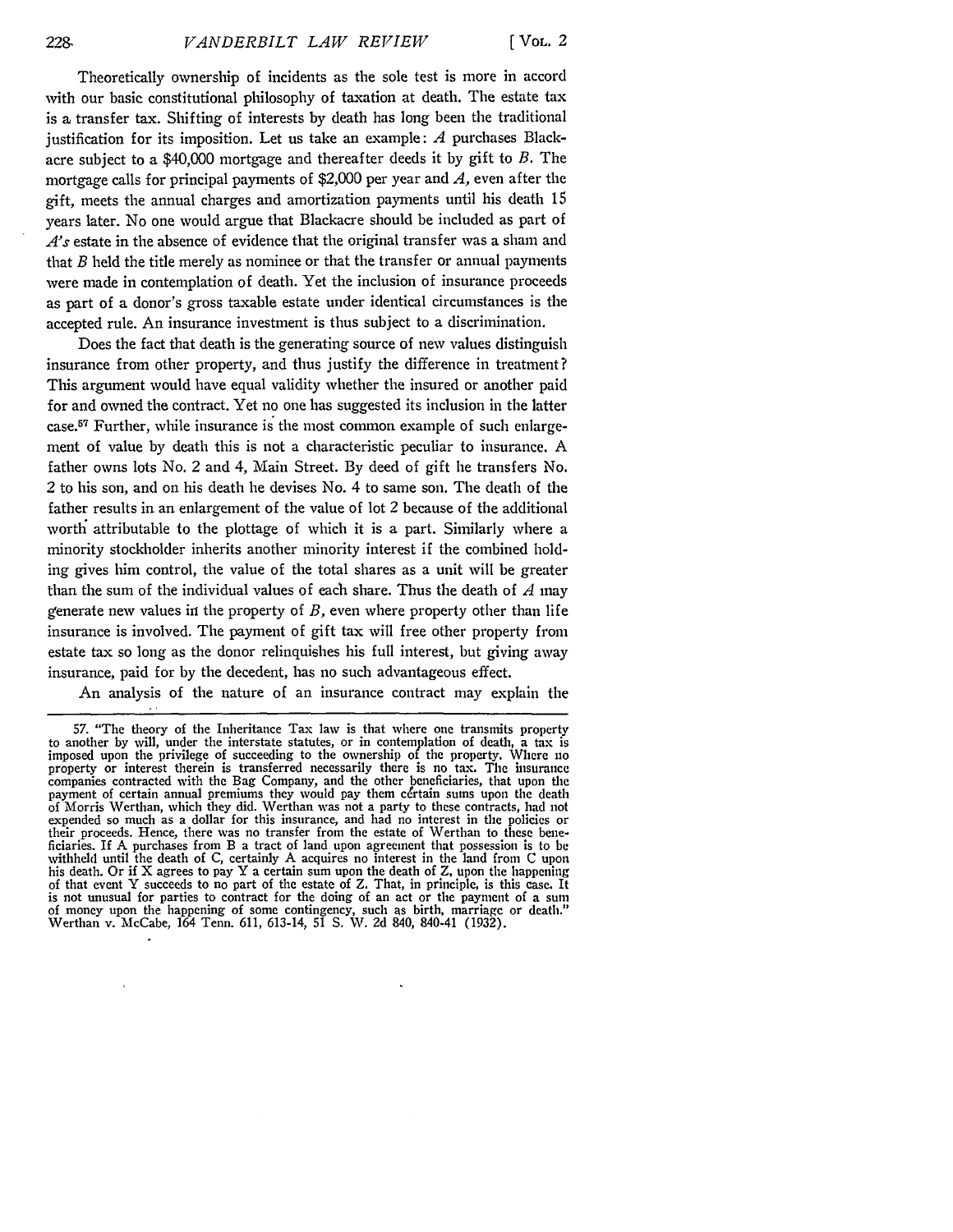reason for the different result. A gift of real estate, securities or chattels involves more than the execution and delivery of documents. These transfers create rights and obligations that call for continuous series of acts. Real estate needs management and management calls for decisions. There are taxes and mortgage interest to be paid, rents to be collected, repairs to be made, leases to be negotiated. The dominating influence (either of donor or donee) in these transactions will show itself in many ways and thus the bona fides of the transfer will disclose itself in the pattern of conduct of the donee toward the property. The same is also true of chattels. Problems come with ownership of securities and there is income to spend or reinvest. Thus the need for extending the tax to cover other property transferred prior to death has generally been less urgent than in the case of insurance because evidence pro and con to establish ownership rather than paper title has been available.

But with life insurance the only certain continuing relationship to the policy is the payment of premiums. Changes of beneficiary and loans against or pledges of the policy may occur. While such action in particular cases may furnish telling evidence, by and large it is noncommittal in character. Within the family group changes of beneficiary will rarely be indicative of where the control lies; and as insurance loans are largely used only in emergency situations, the purpose of the loan may not be convincing evidence of control in view of the normal availability of assets of individual family members for the temporary urgent needs of other members. Thus the difficulty of distinguishing between the real and the sham transfer and the need to prevent avoidance may well justify the different treatment. Had the philosophy of *Helvering v. Clifford* <sup>58</sup> and the doctrine of substantial ownership appeared **15** to 20 years earlier, the need for the premium-payment test and the bewildering shifts of position in the regulations might never have arisen.

Continued payment of premiums is strong evidence of ownership. Much of the law of resulting trusts is bottomed on the concept that he who pays normally owns. In the absence of compelling evidence to the contrary the continued payment of premiums should hive been sufficient, here, as elsewhere in the law, to establish ownership; but the early cases looked to the paper title and Congress finally made the reason the rule. But this should not require arbitrary taxation or make insurance a forbidden investment. An underlying principle stabilizing the vagueness of the indirect payment test and the uncertainty created **by** the Congressional deletion of "legal" from the incidentsof-ownership test, may yet be evolved if courts remember that the rule was originally only the reason for the result. In finding indirect payment or possession of incidents without technical legal title, the fundamental question to be answered is to what extent the donor really continued to dominate the property

**58.** 309 **U. S.** 331, 60 Sup. Ct. 554, 84 L. **Ed.** 788 (1940).